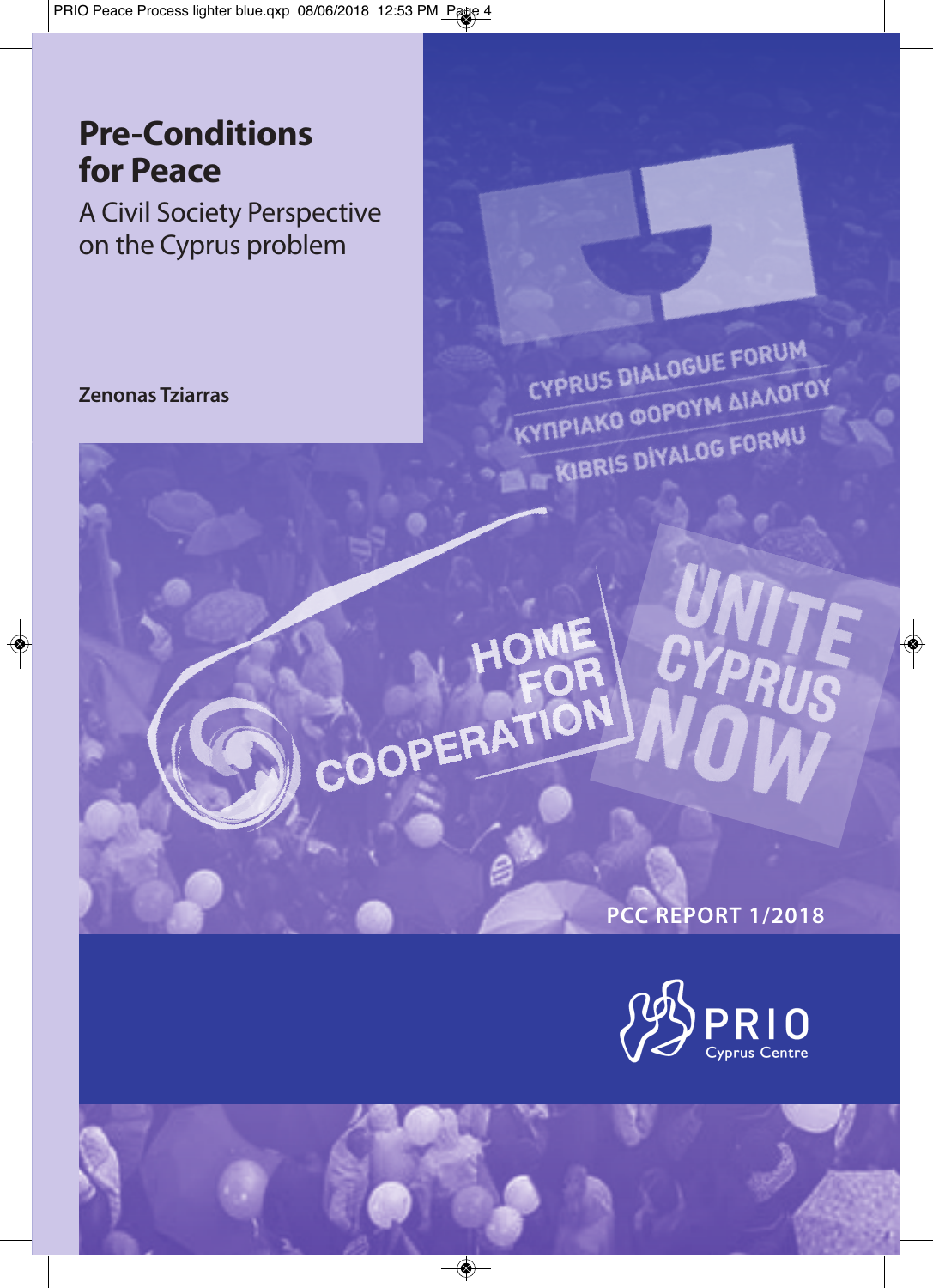### About the Author

**Zenonas Tziarras** is a Post-Doctoral Researcher at the University of Cyprus. He holds a BA in Mediterranean Studies and International Relations from the University of the Aegean (Greece), an MA in International Relations and Strategic Studies from the University of Birmingham (UK), and a PhD in Politics and International Studies from the University of Warwick (UK). He has worked as adjunct lecturer at the University of Cyprus, UCLan Cyprus and the University of Warwick, and collaborated with a number of think tanks in Cyprus and abroad on matters pertaining to foreign policy, international security, Turkey, the Middle East and the Eastern Mediterranean. Moreover, Zenonas has attended specialization courses in International Security at the University of Delhi, India, training courses in Leadership and Conflict Resolution at Koç University, Turkey, and has a certificate in Conflict Management & Mediation Skills. He is a member in the editorial board of New Middle Eastern Studies and, among other publications, the co-author of *Turkey in the Eastern Mediterranean: Ideological Aspects of Foreign Policy [in Greek].*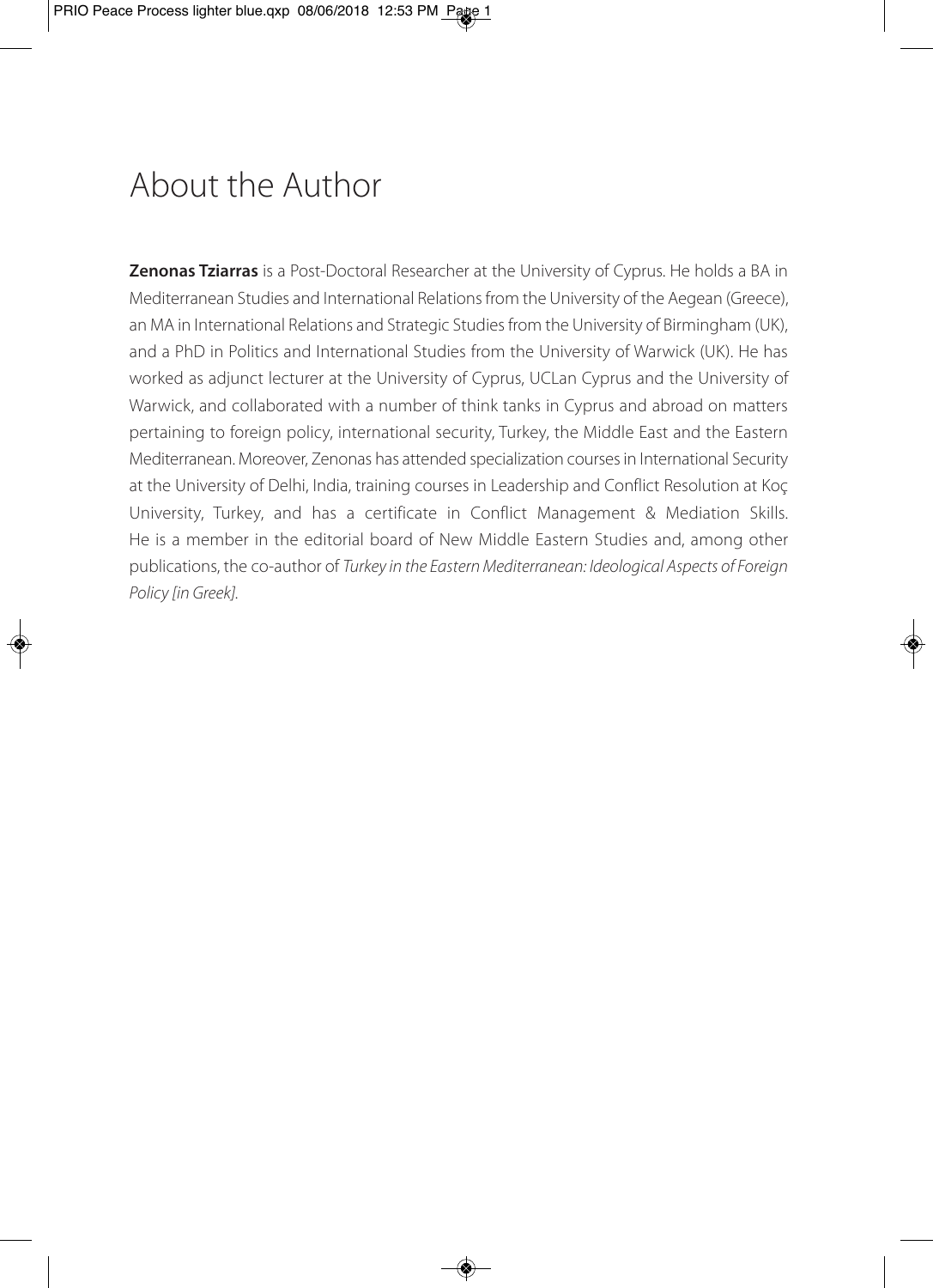# **PRE-CONDITIONS FOR PEACE:**

### **A Civil Society Perspective on the Cyprus Problem**

Zenonas Tziarras

**Report 1/2018**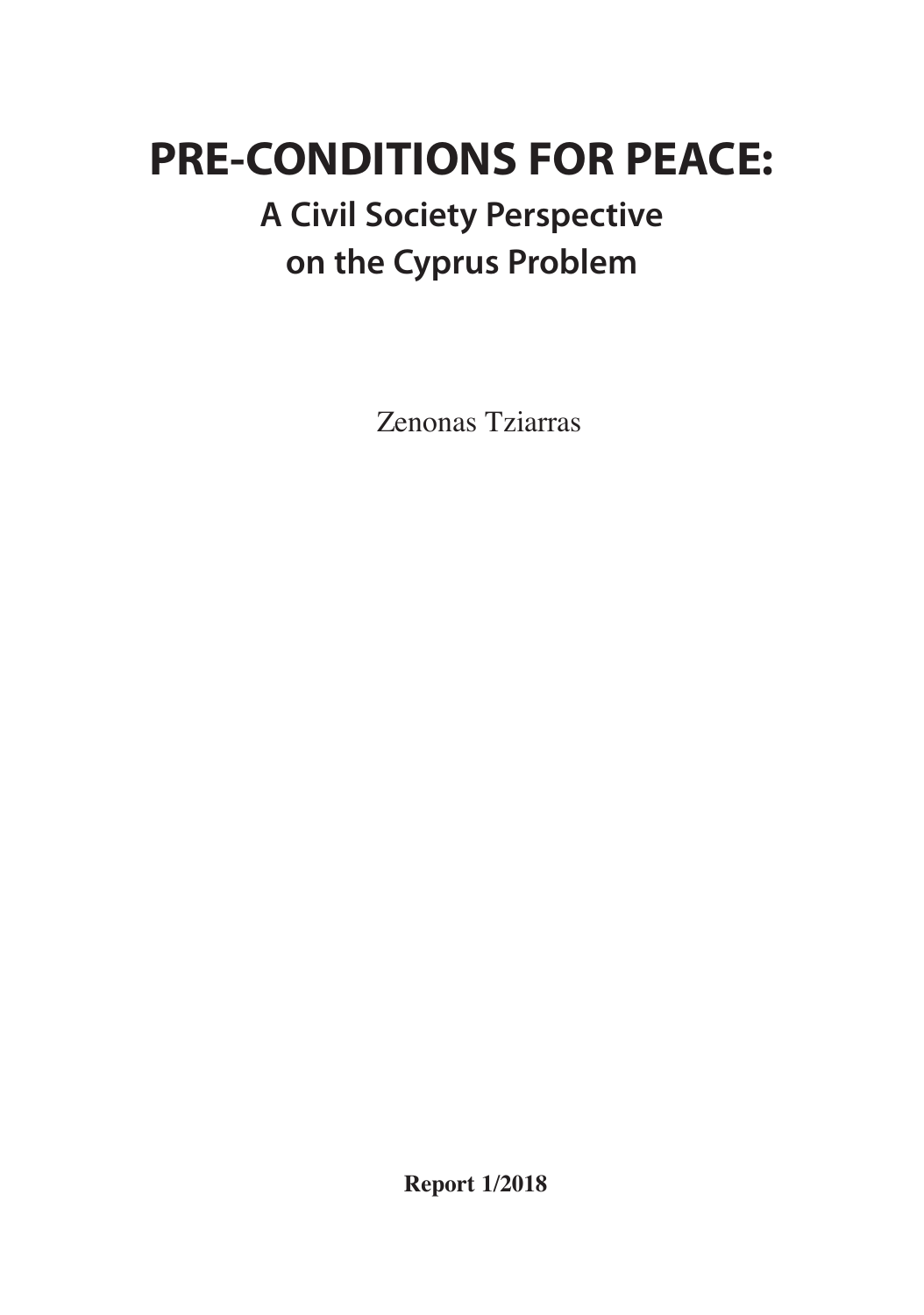#### **Peace Research Institute Oslo (PRIO)**

Hausmanns gate 7 PO Box 9229 Oslo NO-0134 OSLO, Norway Tel. +47 22 54 77 00 Fax +47 22 54 77 01 Email: info@prio.no Web: www.prio.no



PRIO encourages its researchers and research affiliates to publish their work in peer reviewed journals and book series, as well as in PRIO's own Report, Paper and Policy Brief series. In editing these series, we undertake a basic quality control, but PRIO does not as such have any view on political issues. We encourage our researchers actively to take partin public debates and give them full freedom of opinion. The responsibility and honour for the hypotheses, theories, findings and views expressed in our publications thus rests with the authors themselves.

#### © Peace Research Institute Oslo (PRIO), 2018

All rights reserved. No part of this publication may be reproduced, stored in a retrieval system or utilized in any form or by any means, electronic, mechanical, photocopying, recording, or otherwise, without permission in writing from the copyright holder(s).

ISBN 978-82-7288-878-6 (online)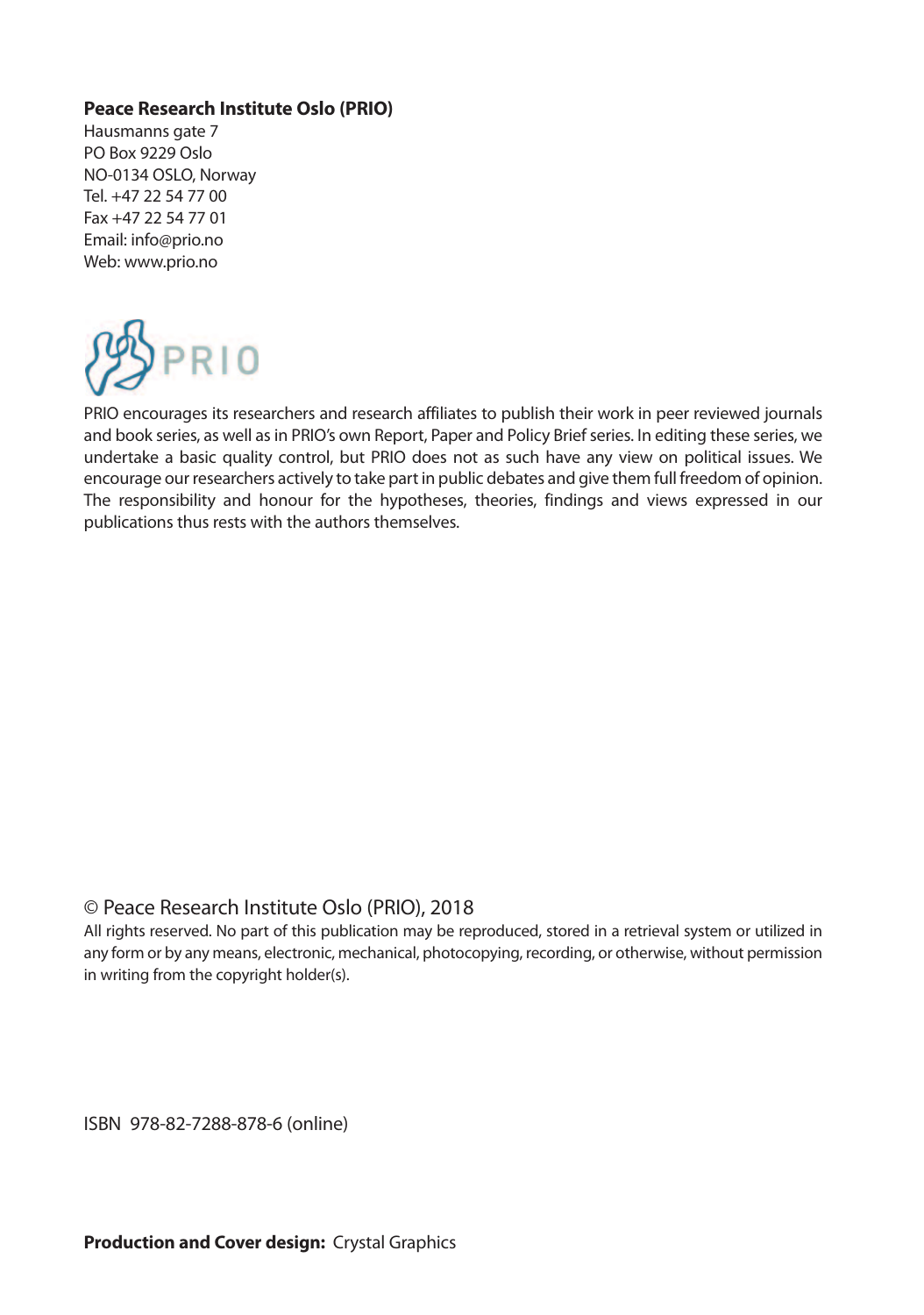# **CONTENTS**

| CONCLUSIONS:                                                           |  |
|------------------------------------------------------------------------|--|
| PRE-CONDITIONS FOR AN INCLUSIVE PEACE PROCESS AND SUSTAINABLE PEACE 24 |  |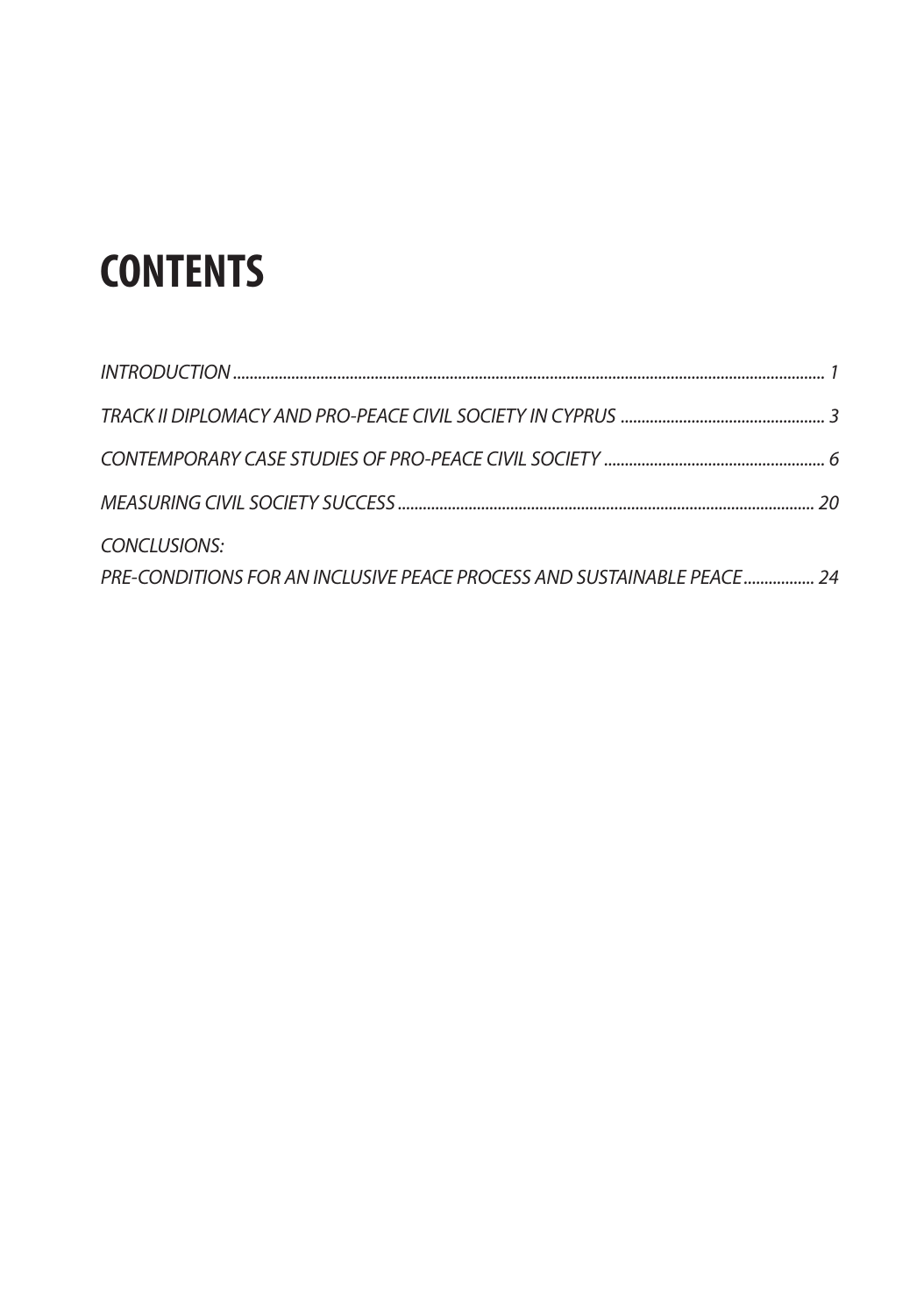### **INTRODUCTION**

The Cyprus Problem has dominated much of Cyprus's contemporary history. The country's past experiences under the rule of the Ottoman Empire (1571-1878) and British colonialism (1878-1960) complicated communal relations on he Cyprus Problem has dominated much of Cyprus's contemporary history. The country's past experiences under the rule of the Ottoman Empire (1571-1878) and British colonialism (1878-1960) complicated communal relations on the Island and of Cyprus'sindependence in 1960 only made things worse, with ethnic strife breaking out in 1963 and continuing on and off until 1974. After a coup by the Greek Junta, which took place with the support of the Greek-Cypriot nationalist organization EOKA B', Turkey, in the summer of 1974, responded militarily, forcefully dividing Cyprus and gaining control of 37% of the island's north, a situation that exists to this day. In 1983 Turkish-Cypriots unilaterally declared their independence but were recognized only by Turkey. On the other hand, the Republic of Cyprus, the only internationally recognized government on the Island, has been controlled only by Greek-Cypriots since 1964.

As such, the country has been *de facto* divided with almost no contact between the two communities since 1974. In April 2003 this changed when the first crossing checkpoint was opened across the Buffer Zone (or the "Green Line") in the heart of Nicosia, the capital city. This was one year prior to the referenda for the United Nation's (UN) peace plan (the "Annan Plan") $^1$ and the Republic of Cyprus's accession to the European Union (EU). The opening of the first crossing raised expectations for a more peaceful future and heightened prospects for reconciliation between the two communities through the increase of inter-communal contact. Inevitably it also strengthened the role of pro-peace civil society, not least because of the expected referenda and the prospects for peace.

To be sure, pro-peace and reconciliation civil society initiatives existed before as well. However, they were mostly "focused on offering opportunities to members of the communities to develop face-to-face communication and conflict resolution skills."<sup>2</sup> Since the

<sup>1</sup> The Annan Plan was voted for by the Turkish-Cypriots with 64.9 percent and wasrejected by the Greek-Cypriots with 75.8 percent.

<sup>2</sup> Bülent Kanol and İlke Dağli,"Civil Society Active Dialogue Networksin Cyprus: Peace-Ing It Together at the Grassroots "in *Contemporary Social and Political Aspects of the Cyprus Problem*, ed. Jonathan Warner, David W. Lovell, and Michalis Kontos (Newcastle upon Tyne: Cambridge Scholars Publishing, 2016), 270-71.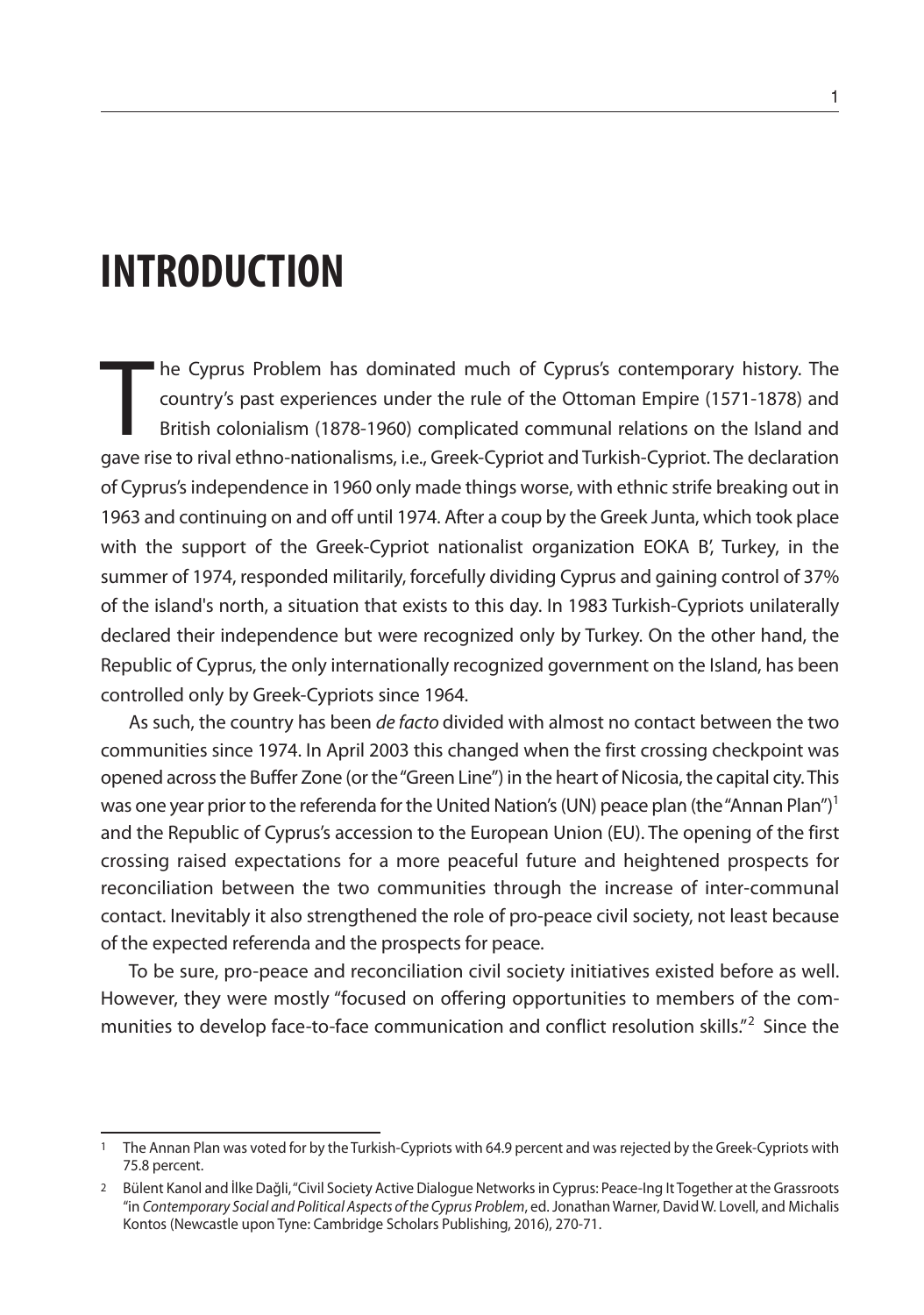1990s and more so in the 2000s and 2010s, the importance and role of civil society in relation to the Cyprus peace processincreased to a great extent. However, one could argue that civil society mobilization in this respect remained in many ways limited and, therefore, without much impact, be it in terms of Track l negotiations, inter-communal reconciliation, or the development of what is often called a"culture of peace."

Against the background of civil society's growing role since the early 2000s, this report aims to track the progress or lack thereof, and identify the limitations and prospects of propeace grassroots mobilization in Cyprus. It doesso by looking at rather recent – structured as well as decentralized – civil society initiatives. At the same time, the analysis also takes into account public opinion polls and events that took place over the past few years. Subsequently, the report proceeds to propose ways through which these limitations could be overcome, both at the grassroots level and with the involvement of official political actors.

The report starts by briefly conceptualizing the role of Track II Diplomacy and civil society in the context of peace-building and conflict resolution in general and the Cyprus Problem in particular. The section that follows focuses on three contemporary case studies of propeace civil society in Cyprus: The *Home for Cooperation*, *Cyprus Dialogue Forum* and *United Cyprus Now*. Each case study provides a different perspective of pro-peace civil society mobilization. The *Home for Cooperation* (H4C) is looked at as one of the older and main initiatives given that it functions as a meeting space that hosts other pro-peace civil society organizations and initiatives as well.The *CyprusDialogue Forum* (CDF)is examined as probably the biggest, most ambitious and most structured platform of multi-segment inter-communal dialogue thus far. As analysed below, the CDF could be also seen as a Track 1.5 initiative as opposed to a more traditionalTrack II one, which is an important particularity.The *UniteCyprus Now* (UCN) initiative is quite different to the previous two in that it emerged rather spontaneously at the grassroots level, with extensive use of social media, and it still remains largely decentralized.

The report then assesses the success, limitations and potential of those pro-peace initiatives and, in the final section, lists a number of pre-conditions that need to be pursued at the grassroots and official levels for a more impactful approach to peace-building and reconciliation.<sup>3</sup> It is ultimately argued that, in addition to efforts that should be made by civil society towards a more inclusive and effective grassroots movement, Track I has the important responsibility to provide the space to civil society that allows it to be empowered and be part of the solution, both in term of improving everyday inter-communal relations as well as supporting the official peace process.

<sup>3</sup> It should be clarified that the report's focus on the role of civil society does not suggest that there are not any other factors at play when it comes to the resolution of the Cyprus Problem. A holistic approach to the resolution of the conflict should take into account intra-communal dynamics, international politics and the role of external powers, such as Turkey, Greece, the United Kingdom, Russia and the United States, as well. However, no settlement can be achieved or sustained unless the two communities work together for a common future – and civil society can play a central role in this process.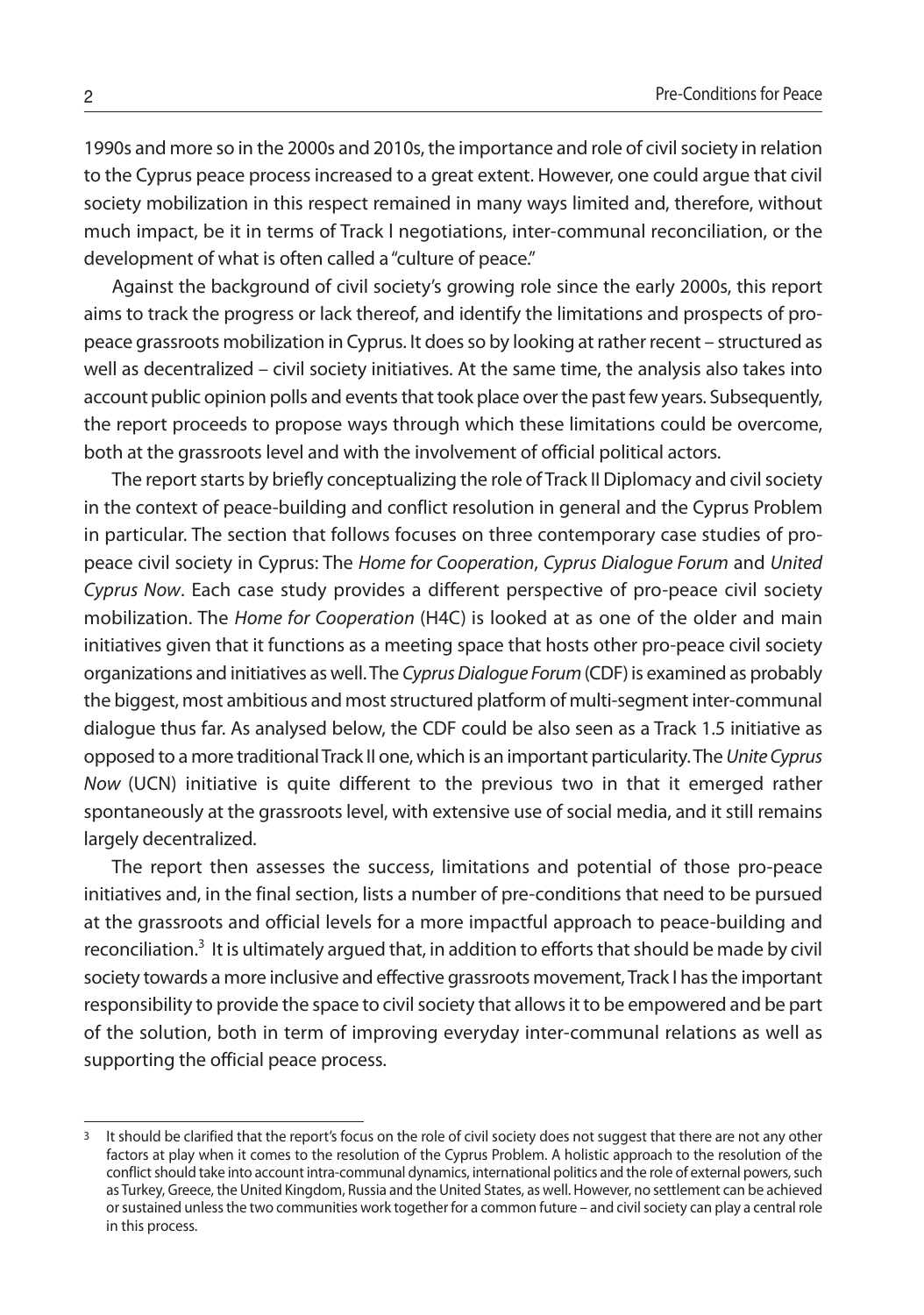## **TRACK II DIPLOMACY AND PRO-PEACECIVILSOCIETY IN CYPRUS**

Second-Track Diplomacy (or Track II Diplomacy) constitutes are resolution (or conflict management) methods, especially in conthat involve non-state actors – i.e., identity or other communal John Davies and Edy Kaufman,<sup>4</sup> econd-Track Diplomacy (or Track II Diplomacy) constitutes one of many conflict resolution (or conflict management) methods, especially in complex conflict settings that involve non-state actors – i.e., identity or other communal groups. According to

the bringing together of professionals, opinion leaders or other currently or potentially influential individuals from communities in conflict, without official representative status, to work together to understand better the dynamics underlying the conflict and how its transformation from violence (or potential violence) to a collaborative process of peace building and sustainable development might be promoted.

In short, Track II Diplomacy is about the role of civil society. It is the unofficial, grassroots level, which nonetheless aspires to establish linkages with the official level and thus influence Track I opinions. As Edward Azar notes, "The participation of individuals in their personal capacities, and yet with access and potential to influence decision makers, is a useful supplement to the work of professional diplomats and political leadership, while also facilitating discussion at the grassroots level."<sup>5</sup> International organizations and states, not to mention the academic community, have been attributing increasing importance to the role of civil society in peacekeeping, peace-building and conflict resolution. $^6$ 

<sup>4</sup> John Davies and Edy Kaufman,"Second Track/Citizens'Diplomacy: An Overview,"in *Second Track/Citizens' Diplomacy: Concepts and Techniquesfor Conflict Transformation*, ed. John L. Davies and Edward (Edy) Kafuman (Lanham, Boulder, New York and Oxford: Rowman & Littlefield Publishers, Inc., 2003), 2.

<sup>5</sup> Edward Azar, "Protracted Social Conflicts and Second Track Diplomacy," ibid., ed. John Davies and Edward (Edy) Kaufman, 23.

<sup>6</sup> Tamara Kool,"The Role of Civil Society in Peacekeeping Missions," *UNU-Merit* (2016), https://www.merit.unu.edu/the-role-of-civil-society-in-peacekeeping-missions/; John L. Davies and Edward (Edy) Kaufman, eds., *Second Track/Citizens' Diplomacy: Concepts and Techniquesfor Conlict Tranformation* (Lanham, Boulder, New York and Oxford:: Rowman & Littlefield Publishers, Inc., 2003).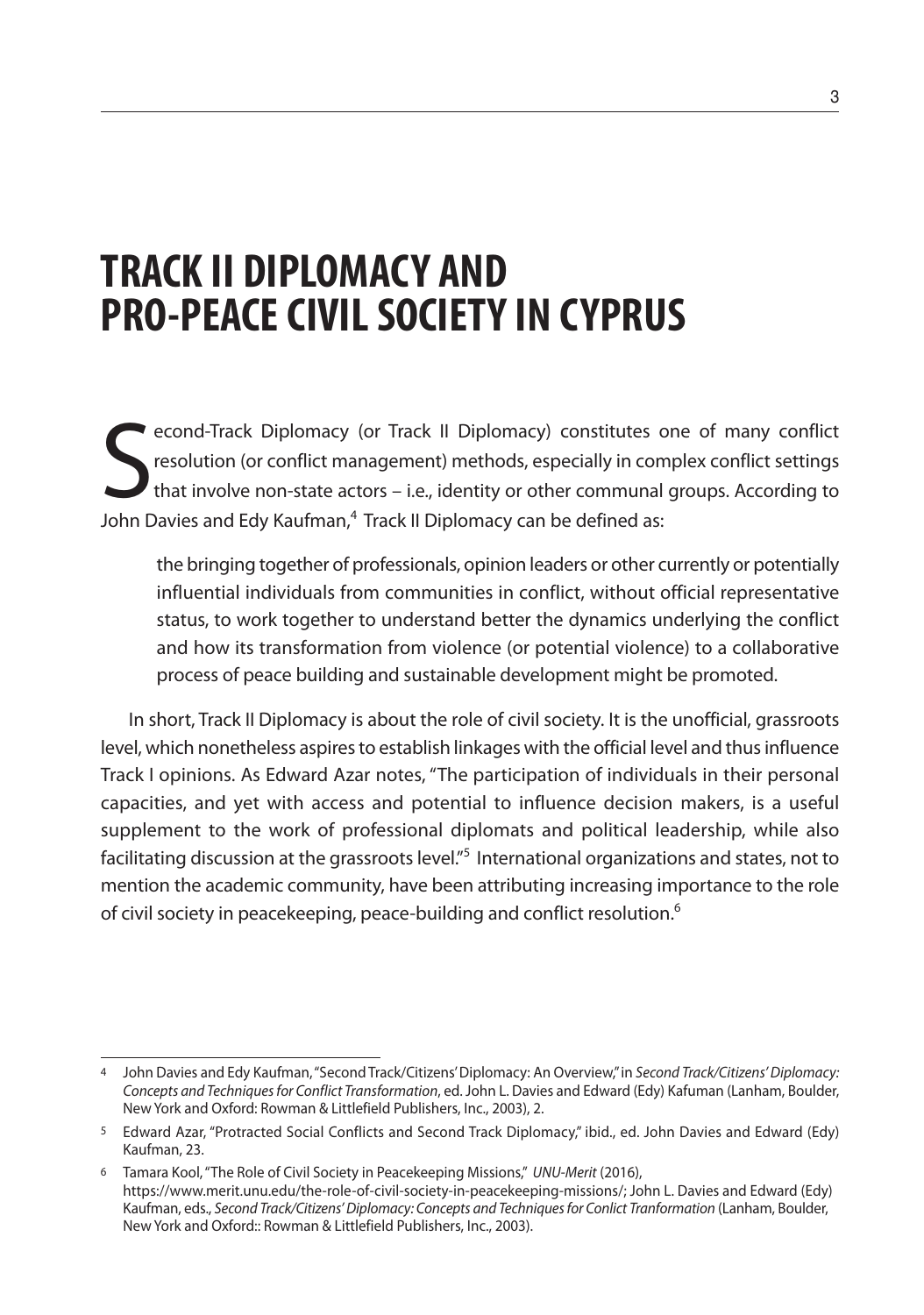This role is played by various civil society actors, often called Civil Society Organizations (CSOs). According to OECD-DAC's 2008 Advisory Group on Civil Society and Aid Effectiveness, CSOs:

include all nonmarket and non-state organizations outside of the family in which people organize themselves to pursue shared interests in the public domain… Examples include community-based organizations and village associations, environmental groups, women's rights groups, farmers' associations, faith-based organizations, labour unions, cooperatives, professional associations, chambers of commerce, independent research institutes, and the not-for-profit media.<sup>7</sup>

The Advisory Group acknowledges that "civil society" is a broader concept but specifies that CSOs can be"agents of change and development."Such organizations can play multiple rolesthat other actors would not be able to in conflict or post-conflict contexts.Their existence alone testifies to a healthy democratic system where civilians can mobilize and freely pursue and advocate for their rights and interests. Thereby they fill the gaps that are created because of state inabilities or unwillingness and exercise bottom-up pressures on their governments. The Advisory Group lists a number of roles that CSOs can play, such as the mobilization of grassroots communities, the engagement in research and policy dialogue, building networks for better civil society coordination and impact, educating the public, and helping to shape social values such as solidarity and social justice.<sup>8</sup>

From this perspective, the role of civil society – and Track II Diplomacy more specifically – is instrumental. Cyprus has itself witnessed significant expansion in civil society mobilization and proliferation of CSOs particularly since the early 2000s. This is the case with regard to propeace CSOs as well. Many civil society initiatives have been undertaken since then, aimed at building peace and trust between the two communities as well as promoting communication and interaction to cultivate a culture of peace. <sup>9</sup> The absence of a vibrant civil society and intergroup contact in previous years has been linked to a "democratic deficit" and partially blamed for the limited results of peace-building.<sup>10</sup> Furthermore, much of the CSOs' activities are based, to one degree or another, on Gordon Allport's Intergroup Contact Theory, which contends that increased interpersonal contact reduces prejudice between groups and

<sup>7</sup> Réal Lavergne, ed. *Advisory Group on Civil Society and Aid Effectiveness: Synthesis of Findings and Recommendations*, 2nd ed. (Canada: OECD-DAC, 2008), 7.

<sup>8</sup> Ibid., 8.

<sup>9</sup> Nicolas Stephane Jarraud and Alexandros Lordos,"Participatory Approachesto Environmental Conflict Resolution in Cyprus,"*Conflict Resolution Quarterly* 29, no. 3 (2012).

<sup>10</sup> Nicolas Jarraud, Christopher Louise, and Giorgos Filippou,"The Cypriot Civil Society Movement: A Legitimate Player in the Peace Process?,"*Jounral of Peacebuilding & Development* 8, no. 1 (2013).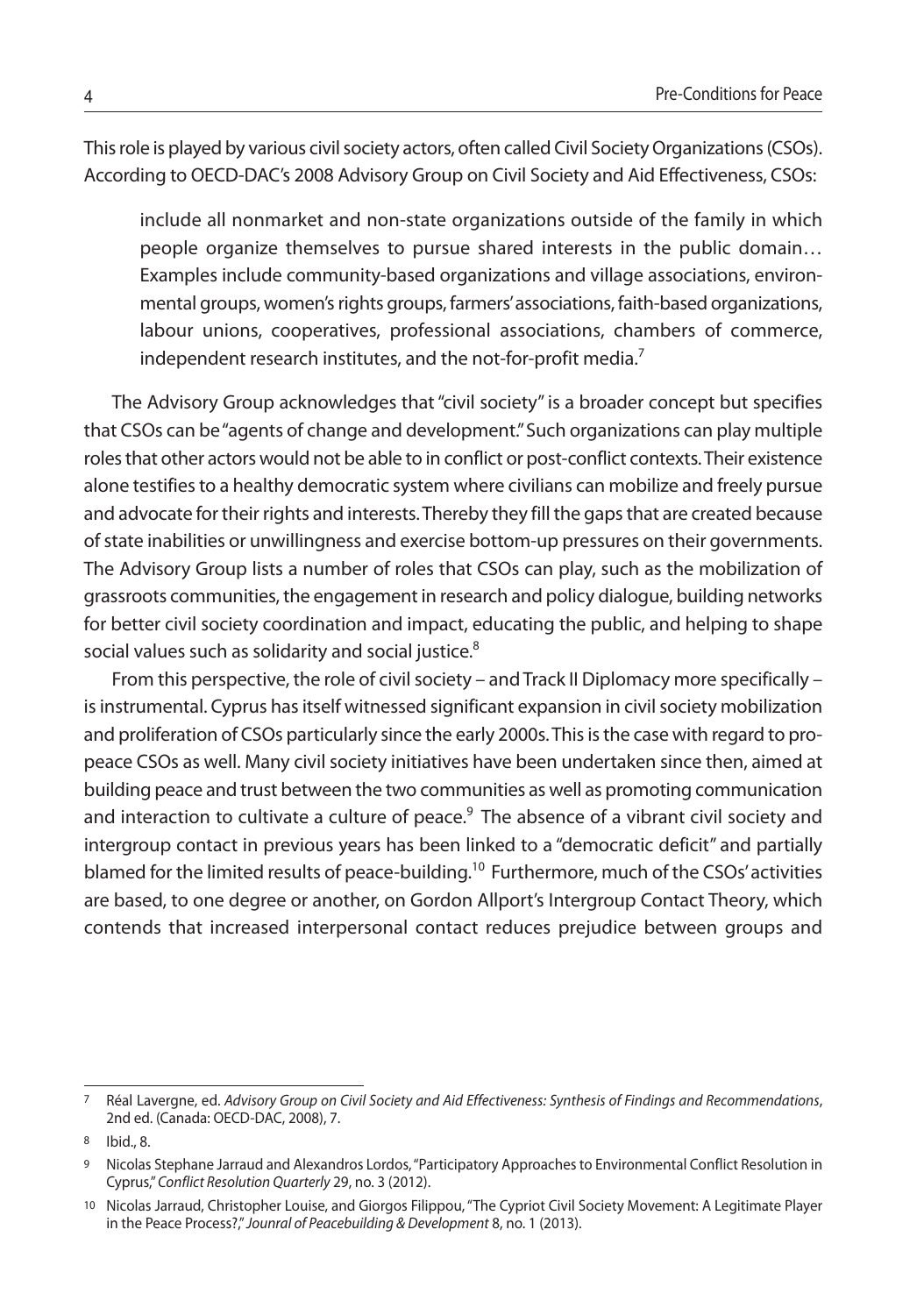contributes towards reconciliation.<sup>11</sup> The fact that such contact was not possible prior to 2003 had greatly limited the prospects for reconciliation and successful resolution of the Cyprus Problem. After all, it has been argued that without"civic ownership of the settlement and convergence at the grassroots level, then there is no firm ground on which to build a sustainable peace, endangering the very stability and implementation of any peace agreement."<sup>12</sup>

The evolution of Cypriot civil society and the increasing inter-communal contact after 2003 have – generally speaking – had a positive impact on inter-communal relations and, theoretically, on the expectations for a settlement as well.<sup>13</sup> However, a settlement has not yet been reached – despite the momentum that was created in the peace talks between 2015 and 2017 and the boost to grassroots mobilization. In hindsight, one could argue that civil society initiatives have managed to produce at least some positive results on the grassroots level but have not been able to effectively pressure the official level towards a settlement. In what follows, I look at civil society achievements and limitations both on the grassroots and official levels through the lens of the three CSO case studies: The H4C, CDF and UCN.

<sup>11</sup> See, Gordon Allport, *TheNature of Prejudice*, 3rd ed. (NewYork: Perseus Books, 1979); Thomas F. Pettigrew,"Intergroup Contact Theory,"*Annual Review of Psychology* 49 (1998).

<sup>12</sup> Kanol and Dağli, 265.

<sup>13</sup> Norman Gillespie, Vasiliki Georgiou, and Sevinc Insay, "Civil Society and Trust Building in Cyprus," *Development in Practice* 23, no. 8 (2013).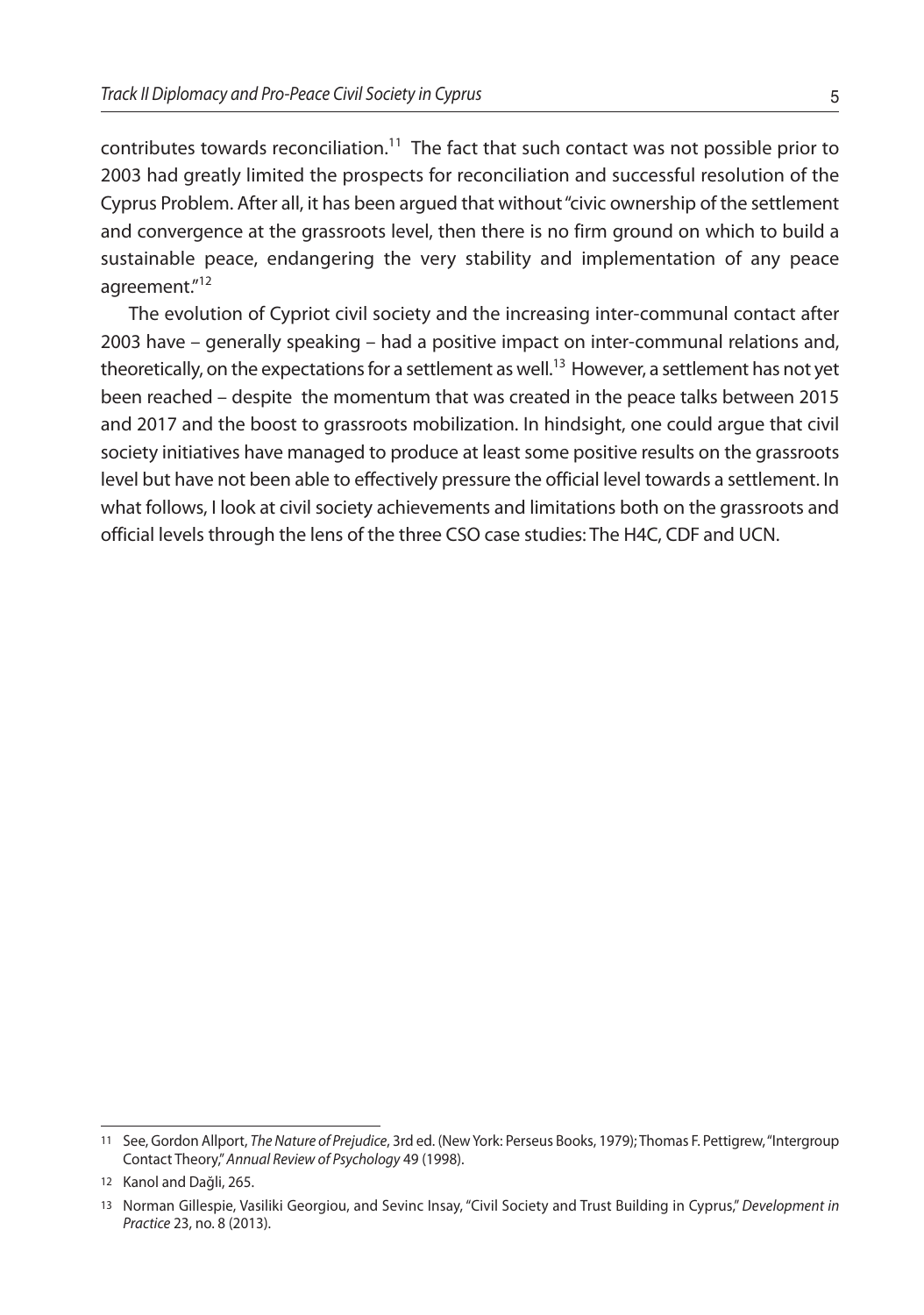### **CONTEMPORARY CASESTUDIES OF PRO-PEACECIVILSOCIETY**

gainst the background of growing inter-communal communication after the 2003<br>opening of the Ledra Palace crossing, CSOs and pro-peace civil society initiatives<br>gradually multiplied, not least because of international finan opening of the Ledra Palace crossing, CSOs and pro-peace civil society initiatives gradually multiplied, not least because of international financial support that sought to capitalize on the new dynamic and the prospects for settlement. The CSOs examined in this report emerged during this post-2003 period and they are all of bicommunal character – i.e., they are run by both Greek-Cypriots and Turkish-Cypriots. This section aims not to record in detail the history and operations of each CSO case study but rather to provide insight on the context in which they operate, their goals, strengths, weaknesses and success in order to identify the problems that have restricted pro-peace civil society from having a big enough and decisive impact on the peace process.

Information about these organizations or initiatives has been gathered from publically available primary/secondary sources and personal interviews with key persons within them. As already mentioned, these three civil society initiatives were chosen because of their different operational nature, which allows us to look at grassroots mobilization and effectiveness from different perspectives, thus providing a more well-rounded understanding. Moreover, comparing and contrasting the different experiences of the three initiatives will enable us to identify potential gaps and spaces for improvement. The analysis starts with the H4C, continues with the CDF and finishes with UCN.

#### *Home for Cooperation (H4C)*

The Home for Cooperation –"H4C"or"The Home"as is often referred to – was created in the aftermath of the 2003 opening of the first crossing. The idea was initially conceived in 2005 by the Association for Historical Dialogue and Research (AHDR)<sup>14</sup> and was about "establishing

<sup>14</sup> The Association for Historical Dialogue and Research is comprised of educators and researchers who have an interest in"the teaching and learning of history."Since its establishment in 2003 it has organized several projects and activities; among other things, it has trained teachers and produced supplementary teaching materials. For more information see: http://www.ahdr.info/home.php.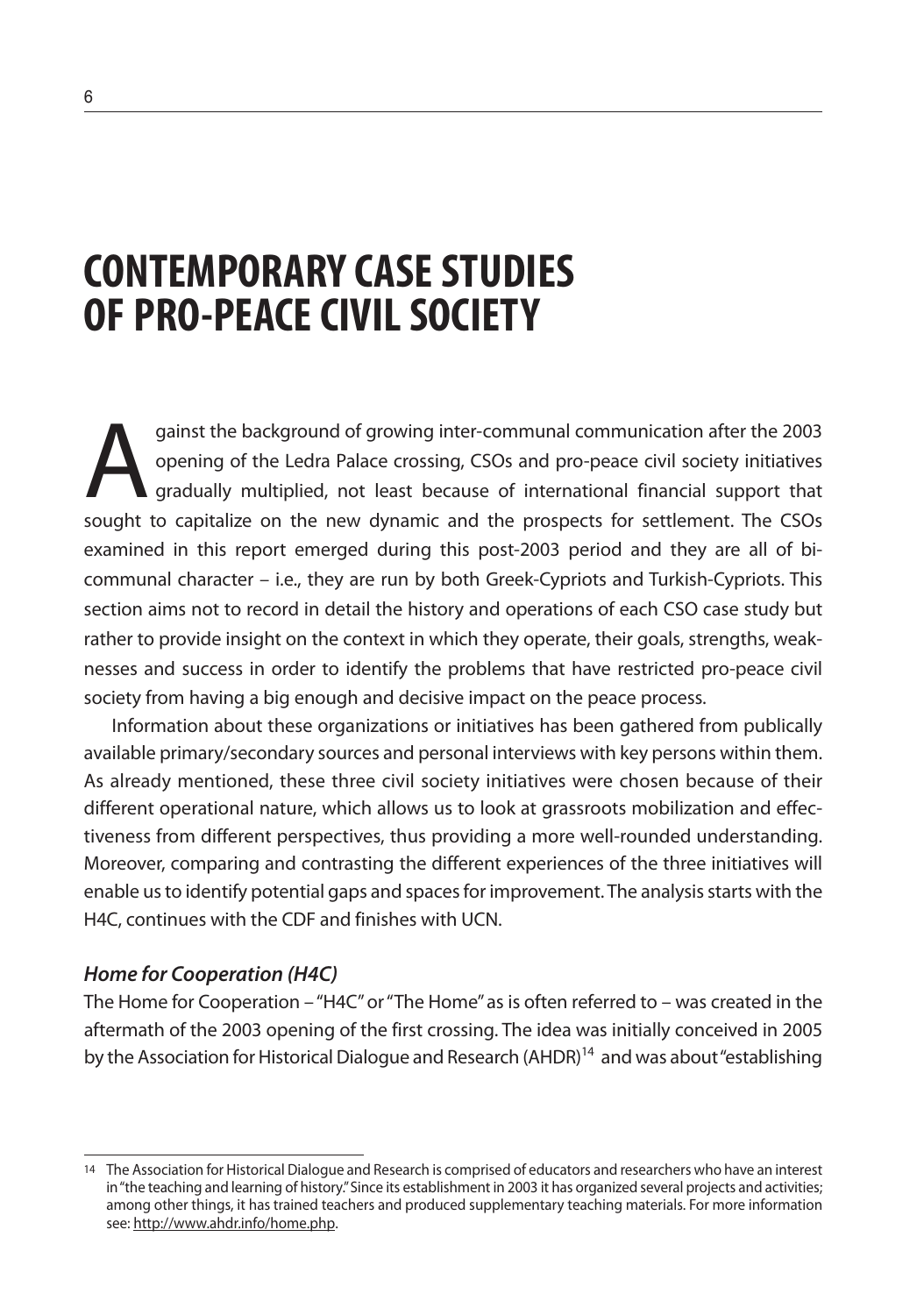an inter-communal educational centre in the buffer zone."<sup>15</sup> In 2007 the project gained the support of UNFICYP and later, in 2009, it received financial support from the European Economic Area Grants and Norway Grants. In 2010 renovation works began on a building located in the Buffer Zone opposite the historic Ledra Palace hotel, and in May 2011 the Home was officially opened. As H4C's website notes,"The unique four-day celebration marking the inauguration of the Home showcases the collective efforts of civil society organizations across Cyprus, with musical performances, sports events, art exhibitions, a symposium and film screenings."<sup>16</sup>

Today, H4C functions as a community centre or a "hub that facilitates and accommodates" the activities of other bi-communal CSOs as well.<sup>17</sup> According to its website, it is: "A lively community centre providing opportunities to young people, the general public, activists, educators and other agents of change to develop knowledge and critical thinking through diverse and rich cultural, artistic and educational programs." <sup>18</sup> It hosts a number of other organizations that are active on both sides (that is, they have their offices in The Home), while it is also a place where other organizations can hold activities;<sup>19</sup> it is a meeting place for actors coming from the two sides of the divide. From this perspective, H4C aspires to become a catalyst for cooperation between the two communities as well as between organizations – a hub for making introductions.<sup>20</sup>

This approach falls within a broader philosophy and framework of operations based on H4C's aim to contribute to building interaction – as a means to peace-building."We do not undertake activities for peace as such,"Pachoulides remarked and went on to add,

We undertake activities that provide the opportunity for people from the two sides to interact. Peace activities do not sell. The same persons come. But if you undertake general social activities people will come and build relations. This was the mentality from the beginning. We [AHDR] wanted to develop a culture on teaching history. We developed methodologies for teaching history in an objective and critical way. But we did it in view of building a society of peace. We expanded this understanding to the activities of The Home. We, of course, undertake activities for peace, but we are not limited to that. 21

<sup>15</sup> History of Home for Cooperation, http://www.home4cooperation.info/history-of-the-h4c.

<sup>16</sup> Ibid.

<sup>17</sup> Interview with Dr. Kyriakos Pachoulides, Member of the Governing Board of the Home for Cooperation, 25 April 2018, Nicosia.

<sup>18</sup> History of Home for Cooperation, http://www.home4cooperation.info/history-of-the-h4c. Among other things The Home hosts conferences, music, theater, dance performances, gymnastics, language classes and adult learning activities that bring together people from the two communities, thus increasing inter-communal contact and advancing peace. See also, Oliver P. Richmond, *Peace Formation and Political Orer in Conflict Affected Societies* (New York: Oxford University Press, 2016), 108.

<sup>19</sup> Resident CSOs participate in the management of The Home as well.

<sup>20</sup> Interview with Pachoulides.

<sup>21</sup> Ibid.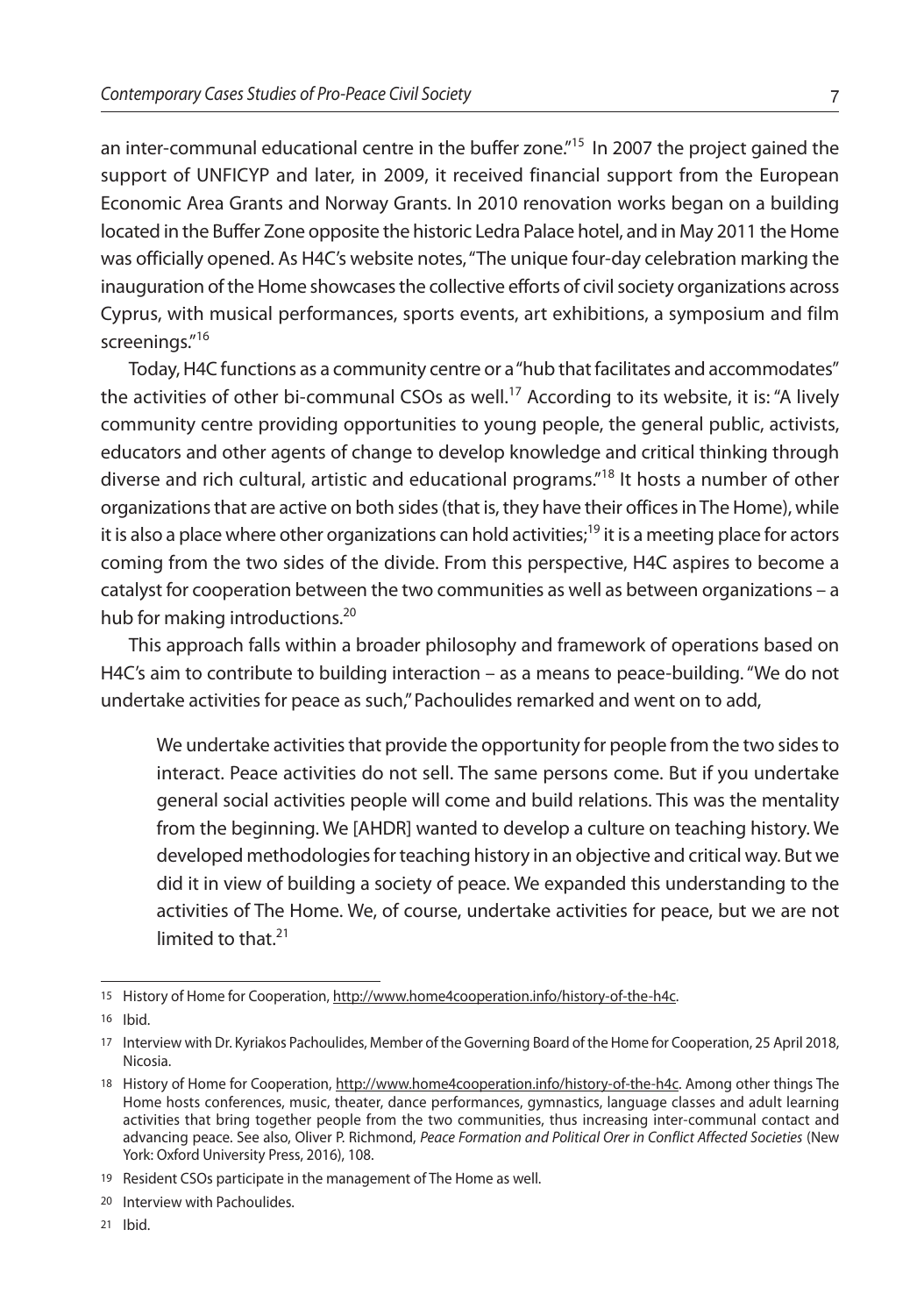The Home has a number of strengths and comparative advantages. To begin with, it has been around for more than seven years. In 2018, H4C managed for the second year to work with almost zero funding. This has been made possible because it has developed procedures that render it self-sufficient and sustainable. Given the history of pop-up CSOs that quickly faded away when funding dried up, H4C's continuity thus far sets it apart from other initiatives. Moreover, one could argue that The Home is "too big to fail," because it has material substance, an actual presence that increases its prospect of survival, and because no one – among pro-peace civil society at least – wants it to fail. Indeed, its "bridge-building" role and function as a community centre and hub have rendered it an essential pillar of bi-communal relations and pro-peace activism; its absence would leave a huge gap at the grassroots level. $^{22}$ In this vein, Oliver Richmond argues that the establishment of H4C "represented a third stage in the development of peace formation in Cyprus,"and addsthat"it is now an unwritten rule that everyone cooperates with the Home, from both sides and all political persuasions.<sup>23</sup>

There are, however, a number of limitations as well. One of them is the fact that H4C has not yet been able to attract and convince more people (especially young people) to become voluntarily involved. As things stand, there is more of a recycling process of the same people rather than renewal and "new blood" – which seems to be a general problem in such CSOs in Cyprus.<sup>24</sup> This lack of interest has been "structurally affecting" The Home's activities as well as its sustainability prospects.<sup>25</sup> The lack of funding is another related problem. Selfsustainability is a goal and ongoing struggle for H4C and, therefore, funding would make things easier and help in the expansion of activities and increase of impact.

Despite the challenges and limitations, H4C claims success. From its people's perspective, success is often understood as something revealed in the long term. For example, The Home collaborates with schools and it has become a place where students from both sides meet. Within a year, a thousand children will meet; they and their families are influenced as well. In this sense, there is an impact that will be best seen in the future. Moreover, many people go to The Home in order to meet people from the other side."We would like to be more and have more," Pachoulides said, "but the society is an important factor. If society doesn't care, The Home has limited results."<sup>26</sup> It is likely that disenchantment with the unproductive peace process over the years might have had some negative impact on this grassroots momentum. And yet, it is possible that H4C's presence and operations sometimes serve to slow the backward slide when obstacles occur at the official (Track I) level of the peace process.

<sup>22</sup> http://www.home4cooperation.info/what-is-the-h4c. Also, Interview with Pachoulides.

<sup>23</sup> Richmond, 107.

<sup>24</sup> It is possible that persisting mistrust among certain parts of the society has something to do with this. See, Yiannis Papadakis, *Building inside a Cease-Fire Line: The Home for Cooperation in Divided Cyprus* (EEA-Grants2011).

<sup>25</sup> Interview with Pachoulides.

<sup>26</sup> Ibid.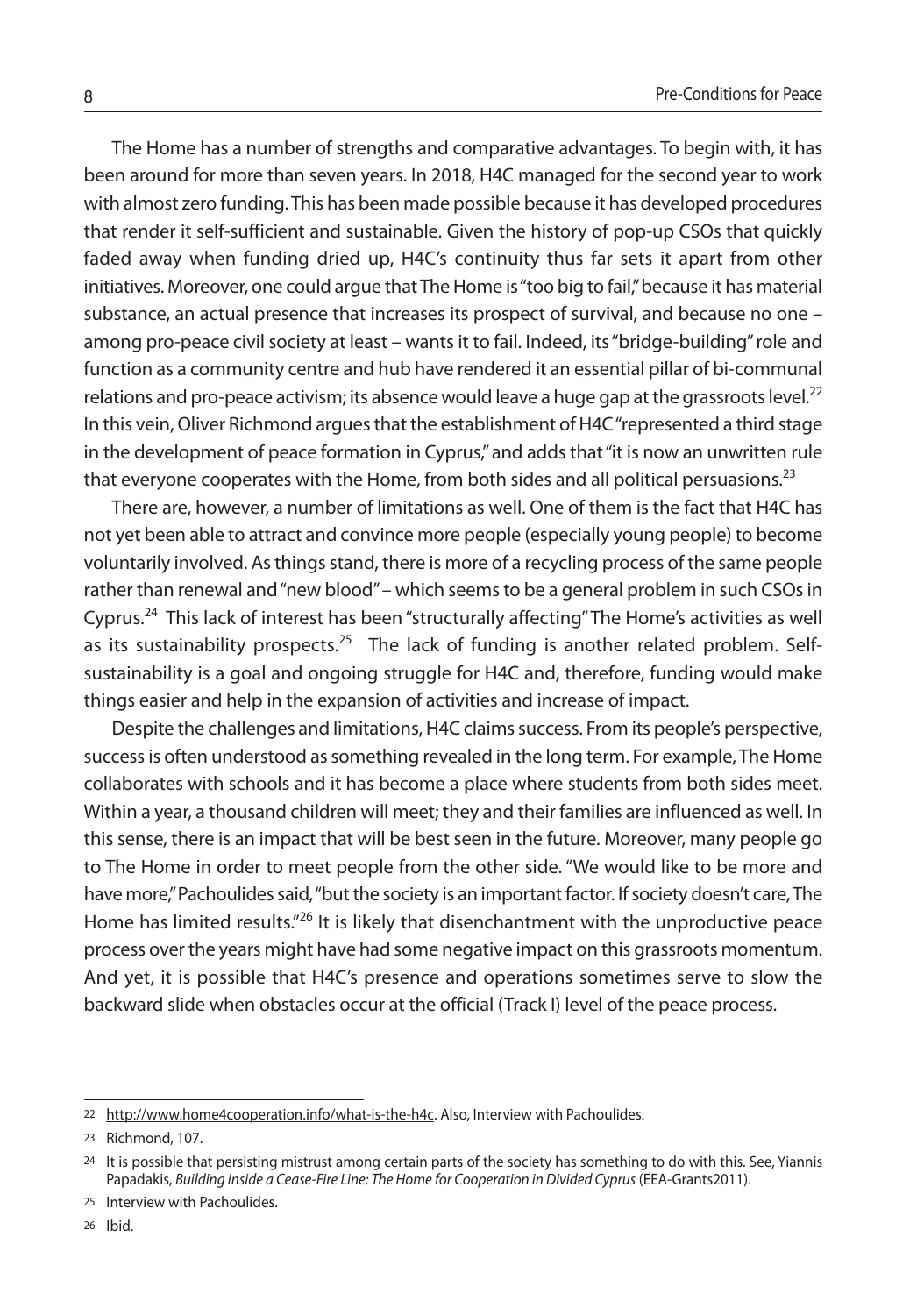Overall, the understanding of H4C's staff and CSOs is that they exist regardless of whether or not a settlement to the Cyprus Problem isreached, because their main aim isto foster coexistence and subvert political tension and violence before or after a settlement. There is, of course, a broader criticism concerning H4C, but also pro-peace civil society more generally, that "outreach to the wider public" has only been limited and that "the bi-communal movementis becoming self-congratulatory"and rather constricted within the Buffer Zone. As Zinovia Foka goes on to argue,

H4C has evolved into a home of bi-communalism, a space safe for its users, characterized by (also architectural) *privateness* (as opposed to *publicness*), which allows their ideas to grow and mature but obstructs their communalization, their opening to the wider Cypriot publics. Initiatives are limited in the Buffer Zone, which despite the restored mobility, still functions as a border between communities, in spatial, political, and social terms.<sup>27</sup>

This criticism – which reflects reality at least to a certain extent – is evident in the other two case studies as well. However, limitations in outreach and effectiveness do not always depend on the CSO in question but also on other structural factors such as developments in the Track I process, political power relations and narratives, ideological loyalties and so on. The next case study concerns an organization (Cyprus Dialogue Forum) that, among other things, has tried to address and overcome these obstacles.

#### *Cyprus Dialogue Forum (CDF)*

In March 2015, Cyprus Dialogue Forum (CDF) was established and its declaration started as follows:

We as Political Parties, Trade Unions, Business Associations and NGOsfrom both communities have joined our efforts to create the Cyprus Dialogue Forum. The Cyprus Dialogue Forum is created as a response to a need for an inclusive and permanent space for structured dialogue and knowledge-sharing in which issues and challenges of common concern can be addressed. Through joint reflection and consensus building we believe this dialogue will address issues related to the Cyprus problem, by focusing and strengthening the flow of information between the wider society and the leaderships.<sup>28</sup>

<sup>27</sup> Zinovia Foka,"Shared Space in Conflict Areas: Exploring the Case of Nicosia's Buffer Zone " *AthensJournal of Mediterranean Studies* 1, no. 1 (2015): 53.

<sup>28</sup> "Declaration of the Cyprus Dialogue Forum,"*Cyprus Dialogue Forum* (12 March 2015), http://www.cydialogue.org/images/Declarations/DECLARATIONOFTHECYPRUSDIALOGUEFORUM.pdf.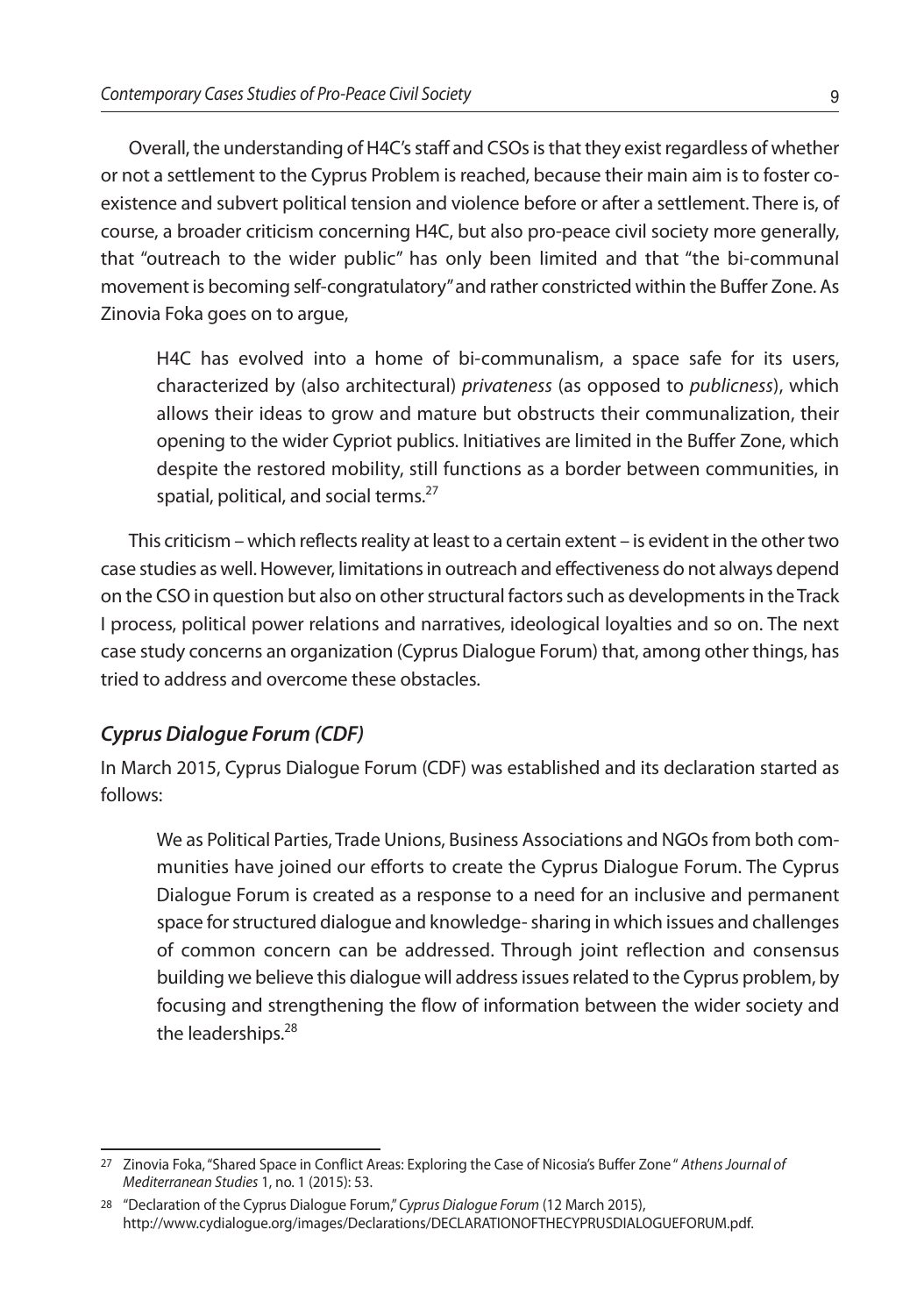It is clear that CDF is different to other civil society initiatives for two main reasons: a) it offers a platform for a structured and multi-segment, bi-communal dialogue; b) it includes political actors in the process. From this perspective, CDF can be seen as a Track 1.5 initiative. In summing up Tracks I and II and defining Track 1.5 diplomacy, Susan Allen Nan notes,

If track-one diplomacy is the official interaction of representatives of states, and if tracktwo diplomacy is unofficial interaction of unofficial people, in which category do the unofficial interactions of the official representatives of states belong? Track oneand-a-half diplomacy refersto unofficial interactions between official representatives of states. 29

The CDF managesto play thisrole to a certain extent by bringing to the negotiating table political party members (i.e., representatives of the official level) from the two communities. Between 2014 and March 2015, around 44 stakeholders, including political parties, became part of the CDF and held over 80 meetings to design the process by which the platform would work. During those first meetings they decided on things such as their values, principles, goals, mandate, agenda, structure, management, participation criteria, etc.<sup>30</sup> These were all recorded in CDF's "Single Text" – a joint and agreed text by stakeholders, just short of a statute.<sup>31</sup> After 2015, more organizations were invited; today, around 104 organizations participate in CDF.

Member organizations are divided into four main categories (or segments): NGOs, Business and Professional Associations, Trade Unions, and Political Parties.<sup>32</sup> Representatives from these segments participate in CDF's six thematic and cross-segment Task Groups; they set the agenda and discuss generating options regarding their thematic areas. The six Task Groups are: Labour Market, Economic Development, Culture and Memory, Political and Security Concern, Education, and Human Rights.<sup>33</sup>

According to the Single Text, the stakeholders' purpose and objectives are: a) providing support to formal negotiations towards a mutually agreed federal solution through suggestions; b) informing the public and preparing the two communities for a solution; c) creating common understanding, multi-perspectivity, a shared vision of the future and building a culture of co-existence; and d) creating space for citizens to raise and address issues

30 Data provided by CDF's Secretariat.

<sup>29</sup> Suzan Allen Nan,"Track I Diplomacy,"*Beyond Intractability* (2003), https://www.beyondintractability.org/essay/track1\_diplomacy/.

<sup>31</sup> For more on the Single Text method see, M. Shane Smith, "Single-Text Negotiation," *Beyond Intractability* (2005), https://www.beyondintractability.org/essay/single-text-negotiation.

<sup>32</sup> One could see the participating organizations here: https://www.cydialogue.org/index.php/2017-04-19-08-12-16/member-organizations.

<sup>33</sup> For more information on the Task Groups see, https://www.cydialogue.org/index.php/committees/task-groups.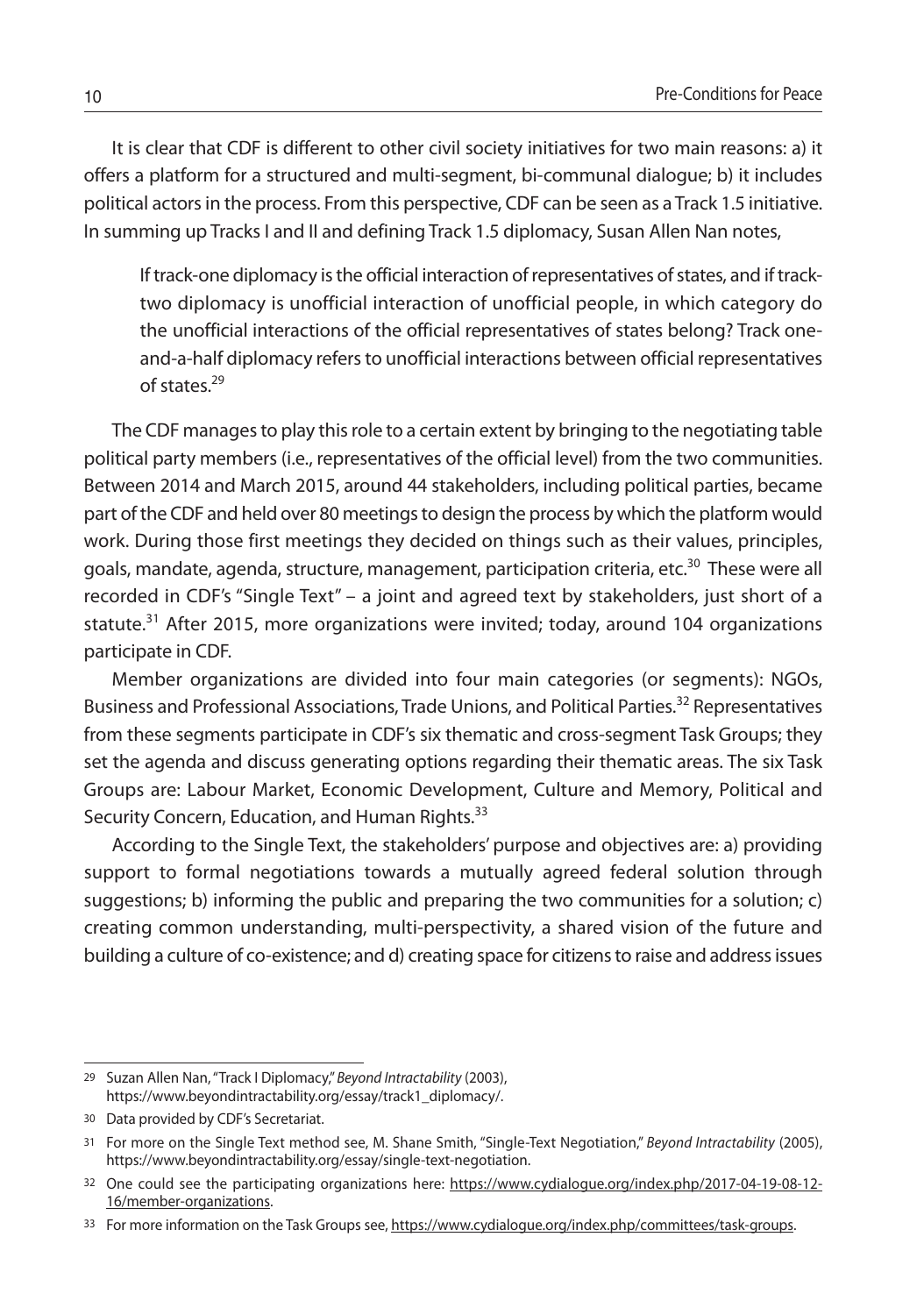that might not be included in the official process.<sup>34</sup> It is worth noting that, precisely because of its structure, CDF cannot be seen as a traditional CSO with its own institutional hierarchy and functions; it has, rather, a facilitating and supporting role with the end-goal of bringing together the various parties from the two communities in structured and productive dialogue. This role is undertaken by CDF's Secretariat. 35

In terms of CDF's activities and successes, Erbay Akansoy, one of the Secretariat's coordinators, explained that the easiest way to look at CDF's advantages is to look at it in comparison to the formal process and look for the added value. The formal process is seen as a non-inclusive process where there is lack of mutual understanding, and which is characterized by conflicting narratives."It is a competitive space, a zero-sum game,"Akansoy noted and continued:

it is a process that has always been top-down, non-transparent… and there is a very narrow-minded focus on the outcome – i.e., a political settlement. They have tried to overcome this through the technical committees but they, too, are very political and highly dependent on the formal process. If the process collapses they do as well.<sup>36</sup>

The non-formal dialogue, on the other hand, is not competitive because it is not about the parties'positions assuch. It is more collaborative and has no timeframe, no deadline. It helps to deconstruct the assumptions that have existed for many years, even between business and trade unions, and even at the intra-communal level.<sup>37</sup> And because no (political) decisions are actually made, the dialogue allows for the development of a common understanding. As Maria Zeniou added:"It is not about getting to a decision but about the options we could explore as solutions to a problem. It aims to create common and genuine understanding, thus enhancing the chances of reaching mutual accommodation."<sup>38</sup>

The CDF Secretariat offered several examples of their success:

<sup>n</sup> The Human Rights Task Group managed to put together contributions for the Committee on the Elimination of Discrimination against Women (CEDAW). The Office of the United Nations High Commissioner for Human Rights (OHCHR) asked the CDF to provide this information and it was considered a major breakthrough as civil society was involved in providing information about the Turkish-Cypriot community.

<sup>34</sup> CDF, *Single Text* (Nicosia: Cyprus Dialogue Forum, 2015), 5.

<sup>35</sup> For the services and support that the Secretariat provides see, https://www.cydialogue.org/index.php/2017-04-19-08-12-16/secretariat-support.

<sup>36</sup> Personal Interview with Erbay Akansoy, Secretariat Coordinator, Cyprus Dialogue Forum, Nicosia, 21 March 2018.

<sup>37</sup> Ibid.

<sup>38</sup> Personal Interview with Maria Zeniou, Secretariat Coordinator, Cyprus Dialogue Forum, Nicosia, 21 March 2018.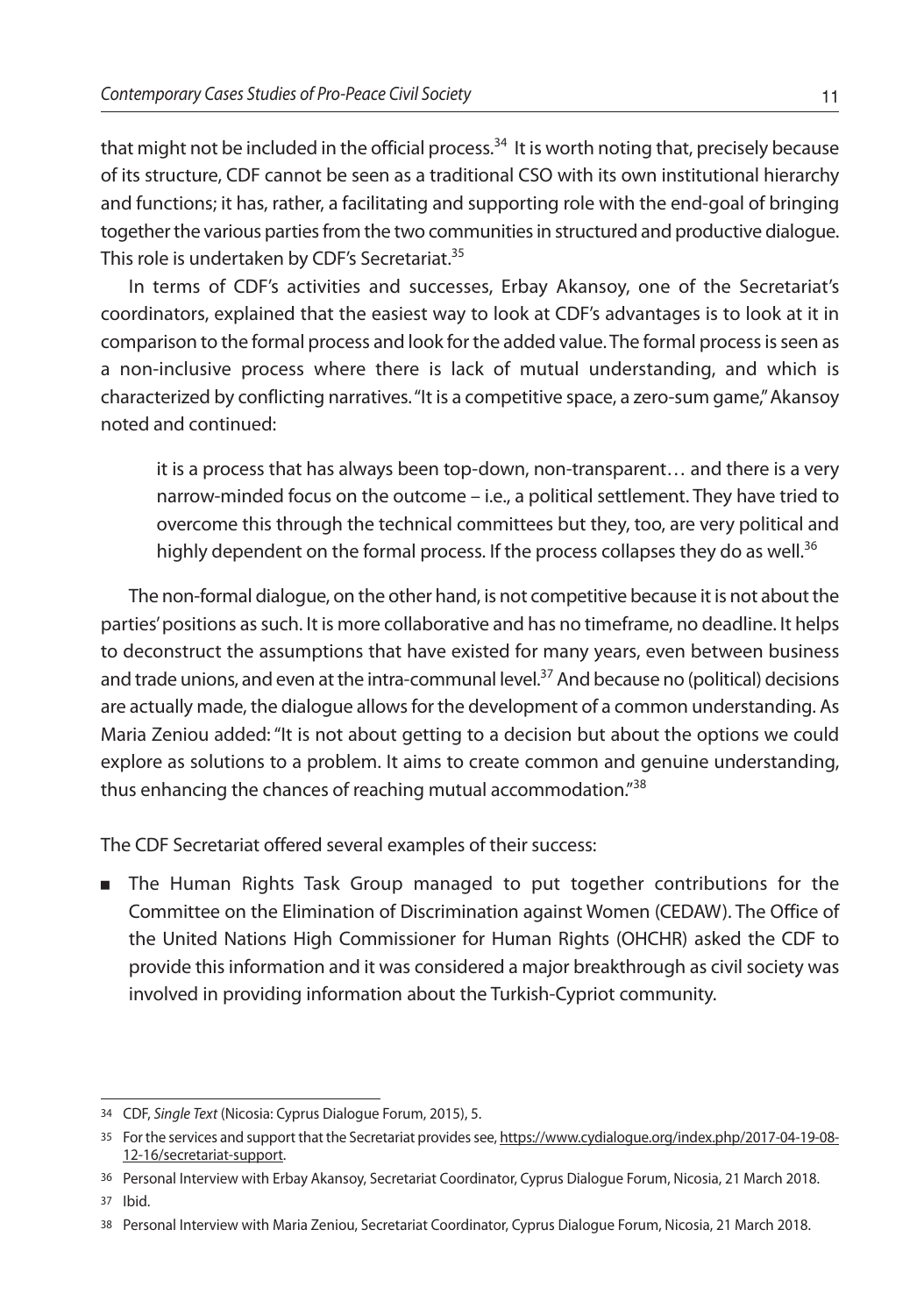- n The CDF is contributing to a federal understanding. "When stakeholders design actions jointly, they are jointly designing the future of Cyprus." And even individually, these organizations will design actions/projects in their own communities according to this joint understanding – which brings them even closer together. In this sense, it is believed that CDF counters – to some extent – the divisive narratives and actions that might be followed at the official level in the two communities. 39
- **n** The CDF has been working on developing shared values for education and ways in which the educational systems in the two communities can be shaped in order to meet those values and be more inclusive rather than exclusive. It also works on proposing coordination mechanisms in the context or in spite of a solution. 40
- <sup>n</sup> During the first visit of the International Labour Organization (ILO) to Cyprus, the organization will help CDF stakeholders in a technical way to create relevant datasets, identify the problems and find solutions. This support is provided both because of CDF's bottom-up approach as well as because thus far, according to CDF's Secretariat, international organization reports (such as World Bank) lack the interaction with civil society stakeholders (e.g., trade unions and business associations). They get the data that the state provides. CDF has the opportunity and potential of filling this gap, especially when it comes to data in the Turkish-Cypriot community.
- n Turkish-Cypriot institutions often ask CDF for data. The Gender Equality Commissioner of the Republic of Cyprus has done the same.
- n The bi-communal organization Relatives of the Missing has been incorporated into the Culture and Memory Task Group. They have been having regular meetings with CDF since May 2015. They are jointly exploring ways of having a Truth and Reconciliation process, even in the absence of formal negotiations, and looking at issues such social transformation and transitional justice.
- **n** Regardless of the collapse of negotiations at the official level during the Crans Montana conference in the summer of 2017, dialogue within CDF has not lost momentum. By April 2018 the stakeholders had held 21 Task Group meetings, a testament to the commitment and resilience of the Task Groups.
- <sup>n</sup> After the collapse of the negotiations the CDF was also asked to support the Track l Technical Committee on Culture, which wanted to keep meeting even though it could not do so formally. It met twice with CDF's support and even made an announcement saying that it would continue to work; "this shows the impact of the CDF and that the formal track understands the non-formal process and seeks its support," Akansoy remarked.<sup>41</sup> As such, it is CDF's view that at times it has managed to work as a "back channel" and a deescalation mechanism.

<sup>39</sup> Interview with Erbay Akansoy.

<sup>40</sup> Interview with Maria Zeniou.

<sup>41</sup> Interview with Erbay Akansoy.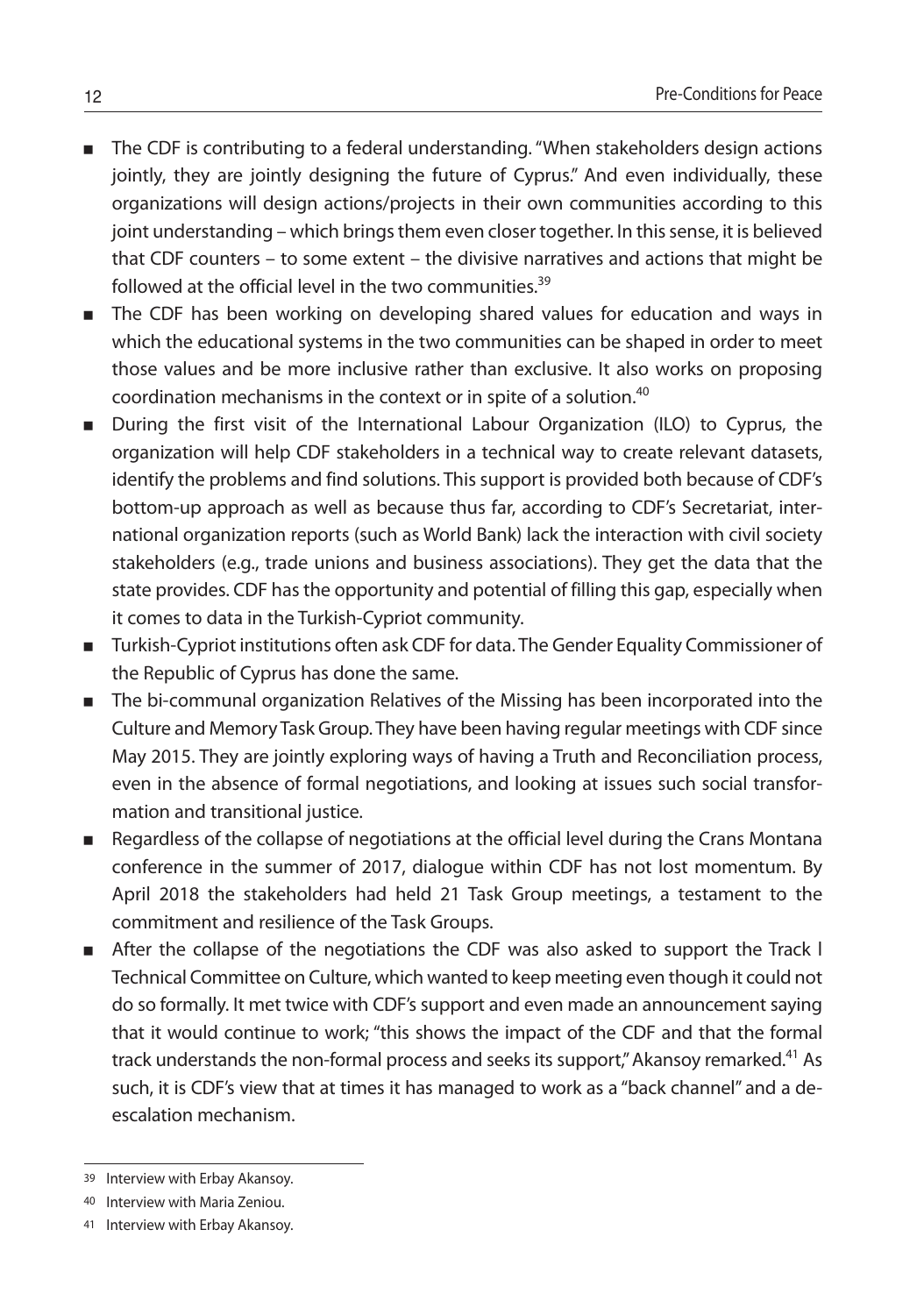Despite its successes, CDF faces a number of challenges and limitations as well. One of the struggles of the stakeholders has been to define the ways in which they could contribute to the formal process but without overstepping it. In addition, it took CDF a while to identify its role in the periods before, during and after a possible solution as well as to make sure that it had a continuous momentum regardless of the formal process. Until the Task Groups were set up and work became more specific and productive there were ups and downs in participation and momentum. Because of its operational character, CDF's processis very long and takes time. It took the forum a year to design the agenda and then another nine months to set it up practically, e.g., the methods of discussion, etc.<sup>42</sup> Moreover, dialogue fatigue is also an issue; it tired the stakeholders and it took time to reach the point where they were more focused and better understood their role. 43

Another situation that CDF has to face is its sensitive position when dealing with international organizations such as the UN or the ILO. The Republic of Cyprus as the only recognized state on the island wants to make sure that it is taken into account in this process. For its part, CDF wants to strike the right balance, addressing each side's concerns without creating or contributing to any antagonistic relations. The newness of such non-formal processes and the fact that Track I "does not yet know how to deal with them" pose a host of challenges to CDF's efforts to create links with formal institutions.<sup>44</sup>

Lastly, another challenge comes from participation and CDF's capacity to mobilize and include certain (political) actors in the process. On the one hand, you have Task Groups such as Culture and Memory, Labour Market and Education, where you have relevant participants from the whole spectrum. The main problem arises in the participation of political parties, and particularly the Greek-Cypriot parties. The only Greek-Cypriot parties participating at this time in the workings of CDF are the main left-wing and main right-wing party, which are also the biggest. Other parties participated in the beginning but withdrew in the course of time because they had disagreements with the process, did not see much value or prospect in the project, or because they thought it wastoo time-consuming. This problem has been partially mitigated by the participation of party-affiliated organizations.

As a result, the Political and Security Concerns Task Group is the only one that starts and stops. The reason has to do with the developments in Track I, or lack of common understanding on issues such as Security and Governance. Ideally, CDF would also like the rest of the Greek-Cypriot parties to participate as well. The goal would not be for those parties to

<sup>42</sup> Ibid.

<sup>43</sup> Interview with Maria Zeniou.

<sup>44</sup> Ibid.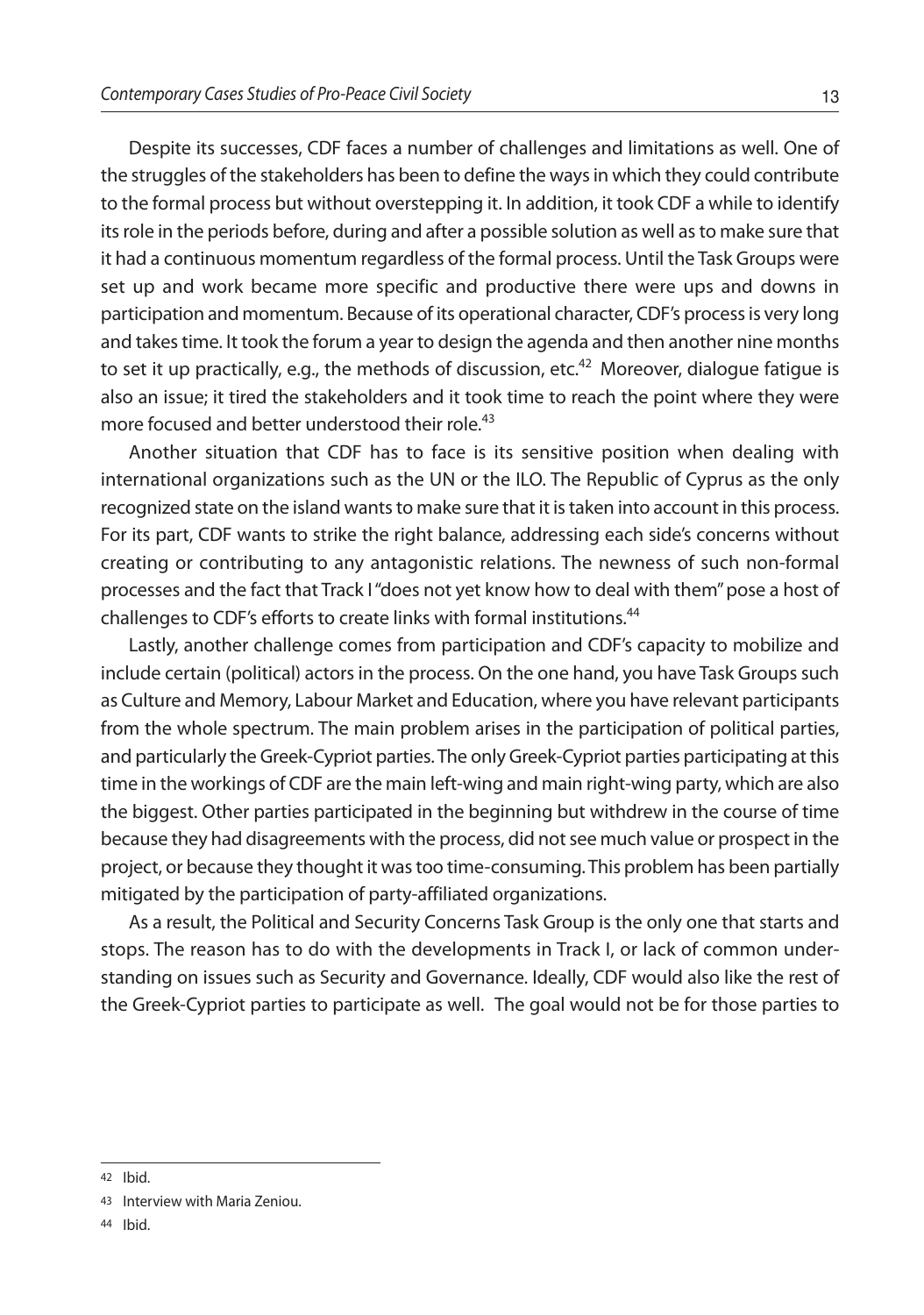agree on something, but to engage in constructive dialogue and be clear as to what they want to achieve. But there are issues that these parties consider non-starters; the challenge, therefore, is for CDF to create an inclusive space for them as well.<sup>45</sup>

This is of course an important challenge – which CDF acknowledges – that limits the ability of the dialogue platform to be inclusive enough with regards to different ideological currents and to achieve results on the most sensitive issues. It also hinders its Track 1.5 capacity given that its impact on the political domain remains restricted and, therefore, largely ineffective. Not least because of the fact that the non-participating parties are the ones with the most objections in terms of the peace process – its content and methodology.

#### *Unite Cyprus Now (UCN)*

The third case study, Unite Cyprus Now (UCN), concerns a very different initiative to both H4C and CDF. It is more of a decentralized, grassroots movement than a traditional type of CSO. And it all started with a post on Facebook by Turkish-Cypriot journalist Esra Aygin:

Tens of thousands of Turkish and Greek Cypriots are out on the streets in every city across Cyprus to protest the failure in the negotiations to unify the island.

The two leaders, who met for the last time today to determine the fate of the stalled negotiations, failed to take the process to the next final level.

Both leaders had come to power with the promise of solving the Cyprus problem and unifying the island.

"They don't have the courage to make the final decisions,"said an angry Cypriot."They kept us hoping for two years, and gave us nothing."

The size of the demonstrators chanting slogans "We will not accept," and "solution now,"and waving olive branches is multiplying by the hour.

Panicked UN forces are unsure about how to prevent the huge crowds from entering the buffer zone.

The sweeping demonstrations throughout the island are expected to unsettle the leaderships on both sides and even lead to the postponement of presidential elections in the south, political analysts say.

<sup>45</sup> Interview with Maria Zeniou.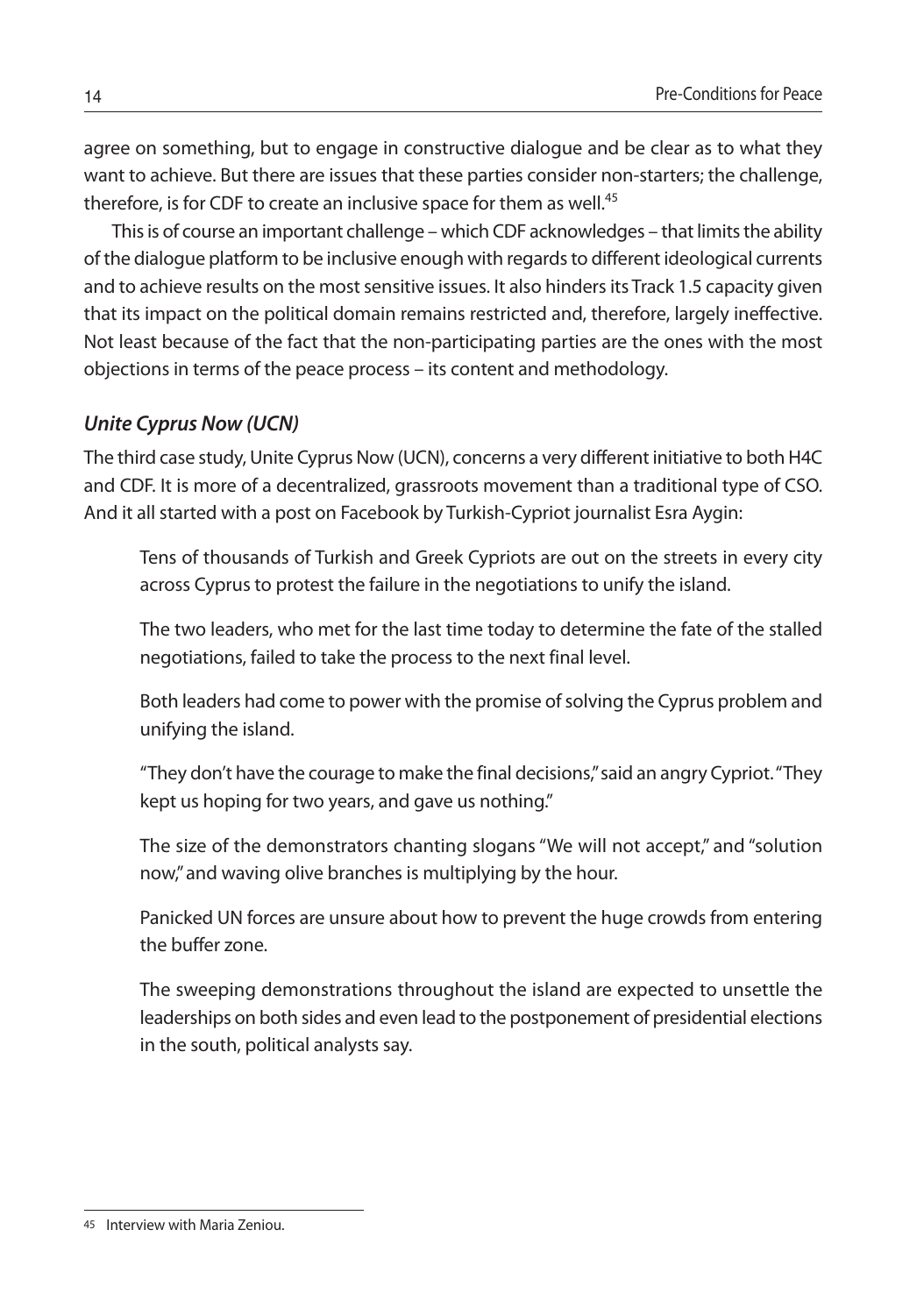"We are not going home" shouted a demonstrator. "We are on the street until they announce the agreement."...NOT

This should have been the story I am writing right now... We deserve this treatment... We deserve worse... 46

Aygin wrote her post on 17 May 2017, just after the last of a series of meetings between the Greek-Cypriot and Turkish-Cypriot leaders aimed at restarting the negotiations that had been interrupted two months earlier. After the final meeting there was no announcement and each leader tried to put blame on the other side."As a journalist I felt very frustrated – because they negotiated for two years and made a lot of progress and all of a sudden they found obstacles and gave no explanations. They did not even feel accountable," Aygin said. $^{47}$ 

Her Facebook post reported what she felt should have happened given the developments of that day – that thousands of Cypriots would take to the streets and pressure the leaders. Aygin's post was very well received by other Facebook users and people started contacting her agreeing that some sort of popular mobilization was necessary. The next step was the creation of a Facebook Event for a meeting on Ledra/Lokmaci street – a crossing point between the two sides in the center of Nicosia. This location was chosen because it is easily accessible and has a lot of pedestrian traffic. The turnout was around 80 to 90 people,"known and unknown faces." After that, it developed into a daily occurrence as people wanted to keep putting pressure on their leaderships for a settlement of the Cyprus Problem. Participants made a lot of noise to demonstrate their frustration over the state of things at the official level.<sup>48</sup> People started brainstorming about how to bring Cypriots together using poetry, music, dancing, etc.; according to UCN members, the whole thing developed into a celebration of what unites Cypriots. 49

Then a volunteer graphic designer stepped in and created placards – everything happened through volunteers. Although the movement started out of negativity at the lack of progress in the peace talks, the announcement that the two leaders would meet in New York in early June 2017 boosted UCN's momentum and turned it into a positive movement of support to the official process. At its peak, UCN mobilized around 350-400 people but when certain political parties got involved in support, "thousands of people showed up."<sup>50</sup> UCN also managed to get support from the Stelios Foundation, which agreed to cover tickets and

48 Ibid.

<sup>46</sup> For Esra Aygin's Facebook post see, https://www.facebook.com/esra.yalgin/posts/10155451183514467.

<sup>47</sup> Personal Interview with Esra Aygin, initiator of Unite Cyprus Now, Nicosia, 23 April 2018.

<sup>49</sup> Personal Interview with Kemal Baykallı, core Unite Cyprus Now member, Nicosia, 6 March 2018; Personal Interview with Andromachi Sophocleous, core Unite Cyprus Now member, Nicosia, 6 March 2018.

<sup>50</sup> Interviews with Kemal Baykallı and Andromachi Sophocleous.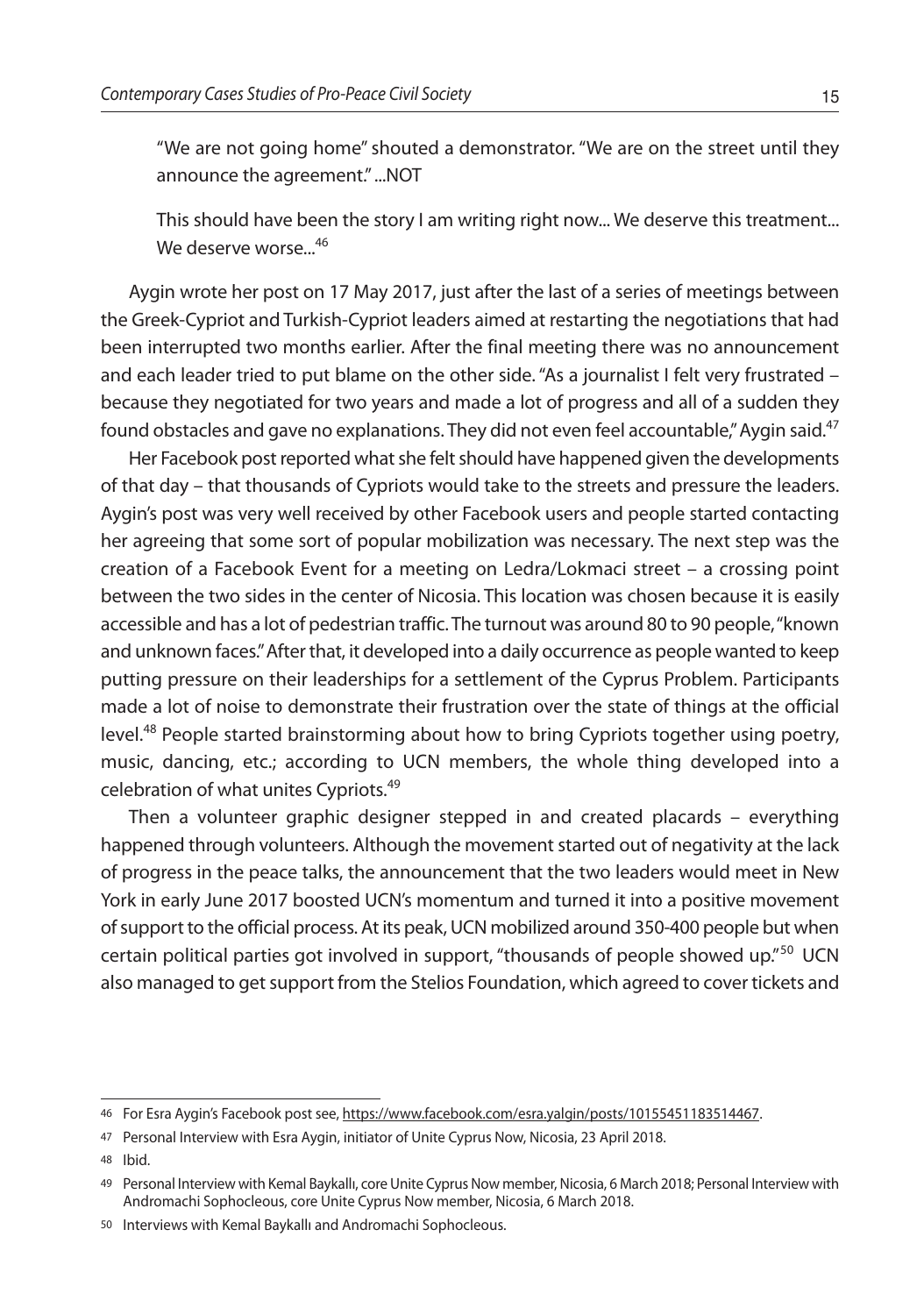accommodation for 10 people to travel to Crans Montana, Switzerland, where a crucial peace conference took place in July 2017.<sup>51</sup> UCN participants were upset with the fact that ordinary people were not involved; that it was all left to the political elites, and that leaders did not engage civil society.<sup>52</sup> "This is what we wanted to represent at Crans Montana,"<sup>53</sup> Aygin noted and continued,"we don't care so much about the technical aspects of the solution but about the future of our children, democracy, human rights, freedoms, respect for everyone regardless of identity."<sup>54</sup> This inclusive and rather "apolitical" approach was shared by other UCN members as well:"UCN wanted a solution – an agreement, nothing else,"Kemal Baykallı remarked. 55

Indeed, because of itsspontaneous character, UCN did not have a defined constitution or organizational structure and, therefore, no specific political or ideological framework. Its sole purpose, at least during the initial stages, was to apply pressure on Track I in support of"a Bizonal Bicommunal Federation (BBF) with political equality." The main "ideology is unite Cyprus," Aygin added.<sup>56</sup> The beginning of the Crans Montana peace conference and its subsequent collapse had a multidimensional impact on UCN. As Andromachi Sophocleous noted, 57

When Crans Montana collapsed, we realized the burden that fell on our shoulders. Until then it was politically acceptable to support the solution… After Crans Montana we found ourselves in the middle of a blame game. We also realized that everything was vested in two leaders trusting each other. Many members started to disappear.

There was a "huge loss of momentum and people felt that it [UCN] was not making any difference, they felt that they didn't matter."<sup>58</sup> In addition, there were many people from the party in government, DISY, who participated in UCN prior to the collapse of the talks. Because of the government's involvement in the peace conference, when the talks collapsed, those people distanced themselvesfrom UCN. As a result, the movement wasleft with more liberal

53 UCN's presence at Crans Montana was widely covered in international media as well. See e.g., Helena Smith, "Cyprus Reunification Talks Collapse Amid Angry Scenes," *The Guardian* (7 July 2017), https://www.theguardian.com/world/2017/jul/07/cyprus-reunification-talks-collapse-amid-angry-scenes; "Cyprus Reunification Talks Enter Critical Phase as Leaders Submit Plans," *The Guardian* (3 July 2017), https://www.theguardian.com/world/2017/jul/03/cyprus-reunification-talks-enter-critical-phase-as-leaderssubmit-plans.

56 Interview with Esra Aygin.

58 Interview with Esra Aygin.

<sup>51</sup> Antonis Michael, "Bicommunal Movement Seeks to Raise Islanders Profile in Geneva," *Cyprus Mail* (28 June 2017), http://cyprus-mail.com/2017/06/28/bicommunal-movement-seeks-raise-islanders-profile-geneva/.

<sup>52</sup> Interviews with Esra Aygin, Kemal Baykallı, and Andromachi Sophocleous.

<sup>54</sup> Interview with Esra Aygin.

<sup>55</sup> Interview with Kemal Baykallı.

<sup>57</sup> Interview with Andromachi Sophocleous.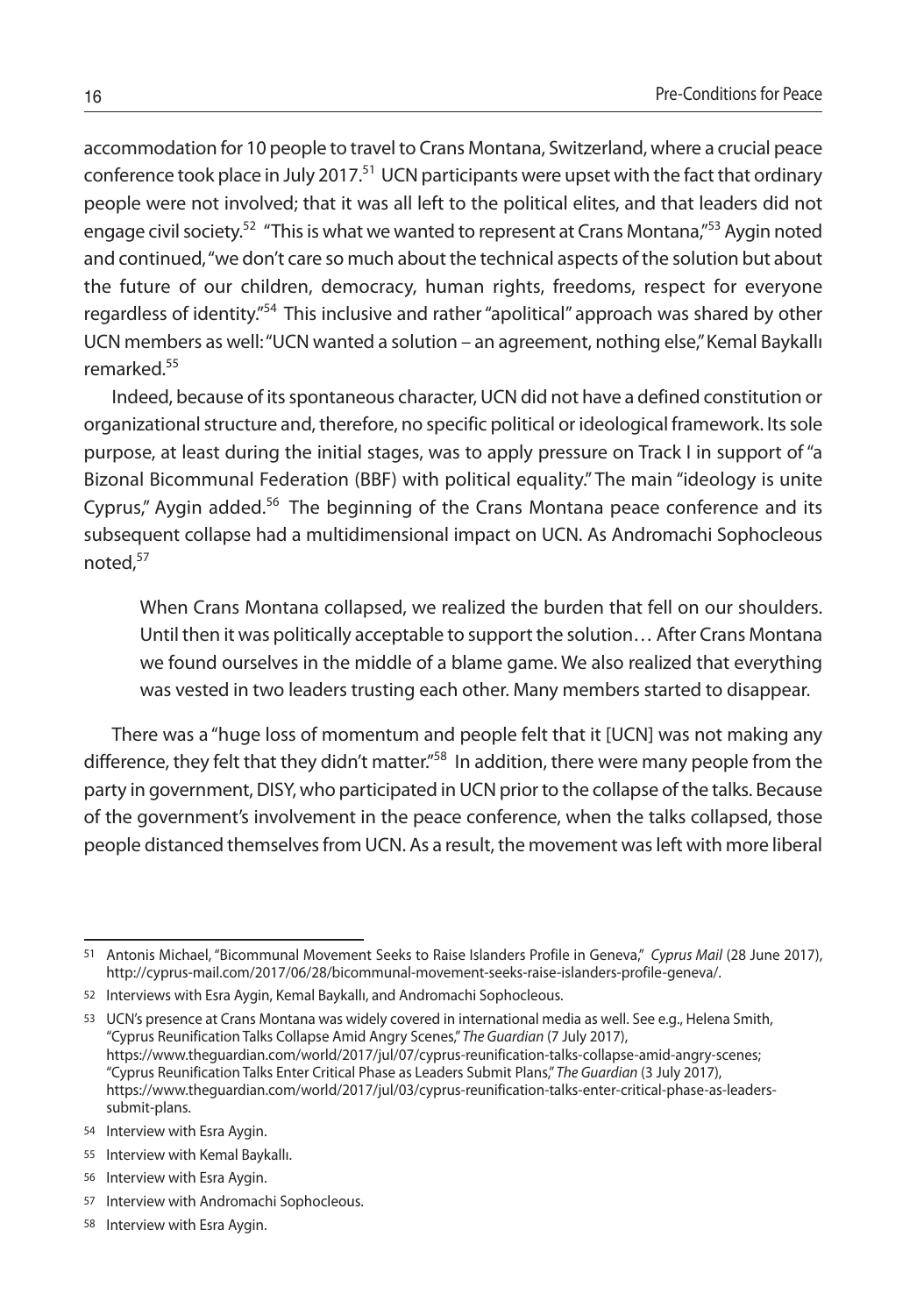and left-wing participants, though they often shared different understandings of the UCN's role. Moreover, it should be noted that the Turkish-Cypriot right wing never got involved in the movement. 59

Despite the challenges that the Crans Montana collapse brought about, it also ushered UCN into a new period. A vision and mission<sup>60</sup> started developing after participants managed to "collect their pieces;" "we had to find something to keep people motivated but also have a pro-peace voice – there was none other. If we disappeared there would be no one calling for solution," Sophocleous said.<sup>61</sup> UCN realized that it could not advocate for a united Cyprus for all Cypriots (i.e., the movement's vision) unless Cypriots on both sides were connected and jointly mobilized. Social Media remains central to UCN's campaigning and mobilization efforts.<sup>62</sup> Social Media has also allowed UCN to continue to exist during the times of crisis while reassuring participants of the movement's transparency regarding its goals and activities. 63

Thus, after the collapse of the talks, UCN focused on the grassrootslevel and on exercising pressure on the leaders towards making a difference on the ground. The vision for a comprehensive settlement never went away but the focus shifted towards people's daily lives and issues such as"education, the crossing points, language teaching, cooperation, and the lifting of psychological barriers."<sup>64</sup> A UCN delegation met with both leaders after Crans Montana and made their suggestions, telling them to work on day-to-day things. In terms of its positions regarding the official talks, UCN remains committed to BBF based on UN parameters; it also believes that the "Guterres Framework" <sup>65</sup> is well balanced and prepared and that it sheds light on the thorny negotiation issues. According to Aygin, none of UCN activists has any objection to this framework. <sup>66</sup> The mere fact that UCN members managed to meet the two leaders is important and demonstrates the role they acquired. This

59 Ibid.

60 For the Vision and Mission of UCN see, https://www.facebook.com/unitecyprusnow/photos/a.1539168596094352.1073741829.1537808686230343/16656 63750111502/?type=3&theater.

<sup>61</sup> Interview with Andromachi Sophocleous.

<sup>62</sup> Facebook page: https://www.facebook.com/unitecyprusnow/?hc\_ref=ARSLQne6\_NSxU-HVtQv7vmzt\_qsVS6y0lbWAc1sGXep-rAfqdCvnsF1sve7\_KxwkzEM&fref=nf; Facebook group: https://www.facebook.com/groups/1363645650384999/; Twitter account: https://twitter.com/UniteCyprusNow.

<sup>63</sup> Interview with Kemal Baykallı.

<sup>64</sup> Interview with Esra Aygin.

<sup>65</sup> Refersto UN Secretary General, Antonio Guterres's, efforts at the Crans Montana conference to propose"a framework for simultaneously resolving six major outstanding issues at both tables as elements of a final package that... would lead to a comprehensive settlement." See, UN, "Report of the Secretary-General on His Mission of Good Offices in Cyprus,"*United Nations Security Council* S/2017/814 (28 September 2017): 5.

<sup>66</sup> Interview with Esra Aygin.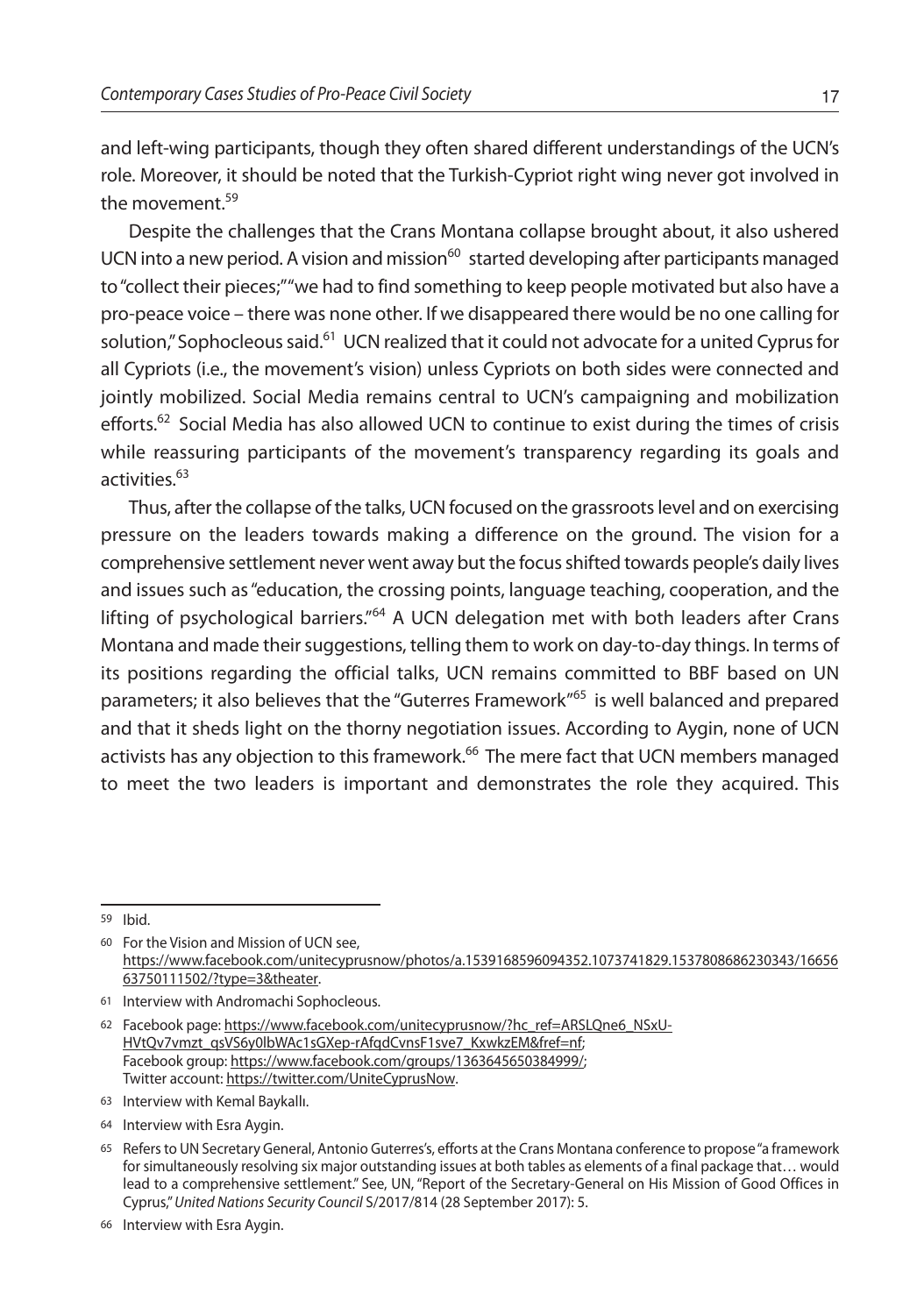achievement could be attributed to the international media coverage that UCN members received during their presence in Crans Montana, to their persisting demonstrations in Nicosia and, possibly, to influential persons that participate in the movement.

After Crans Montana, UCN members also started to think more about their organizational structure and decision-making process, which they sought to determine through a series of meetings even asthey tried to avoid a hierarchical model. Despite these efforts, concrete and stable outcomes have not yet been achieved, and participants are still looking for the appropriate model. When asked about their limitations, UCN members agree on the issue of structure and cohesiveness. The lack of an organizational framework, which was in part a symptom of its spontaneity, has always been a significant limitation – one that restricted their influence. The lack of common ideology and the weak structure are also linked to this.<sup>67</sup> Other limitations include: the language barrier, since most of UCN's public activity is carried out in English; the issue of finances, since the more the resources the bigger the impact; and, according to UCN, the fact that Cypriots do not feel empowered – they think that their voice does not matter or have an impact. This is something that the movement is also trying to address. Lastly, UCN members identify the fact that each side tends to disparage the other as a great – and otherwise old – problem that affects them as well:"both sides blame us and ridicule us because we are trying to put pressure on both sides. Some said that Turkey initiated this movement. Even leaders who participate in this process denigrated UCN– not openly, we know where most of the rumors are coming from."<sup>68</sup>

UCN also faces the challenge that is posed by the dependency that the grassroots and civil society actors have on the official process. Despite its success in certain areas, UCN's declining momentum as a result of the collapse of the peace talks brought about great disappointment within the movement. Baykallı's words illustrate vividly this reality:<sup>69</sup>

We made the right analysis but our biggest achievement was survival. Federation, forgiveness, etc., were outside of our powers. But UCN published announcements on sensitive issues trying to bridge the extreme positions, and change the narrative. We challenged the official narratives without using a segmented language. We provided information to both sides – objectively. But we discovered that civil society is an illusion, a lie. Each segment is focused on its own agenda. It's very difficult to come together for a common goal. Cypriots curse their politicians, but side with them instead of mobilizing in support of the talks.We shouldn't be affected by elections; we should be able to affect them. People are disinterested. Even core persons of UCN use official rhetoric, segmented rhetoric.

<sup>67</sup> Interviews with Kemal Baykallı and Andromachi Sophocleous.

<sup>68</sup> Interview with Esra Aygin.

<sup>69</sup> Interview with Kemal Baykallı.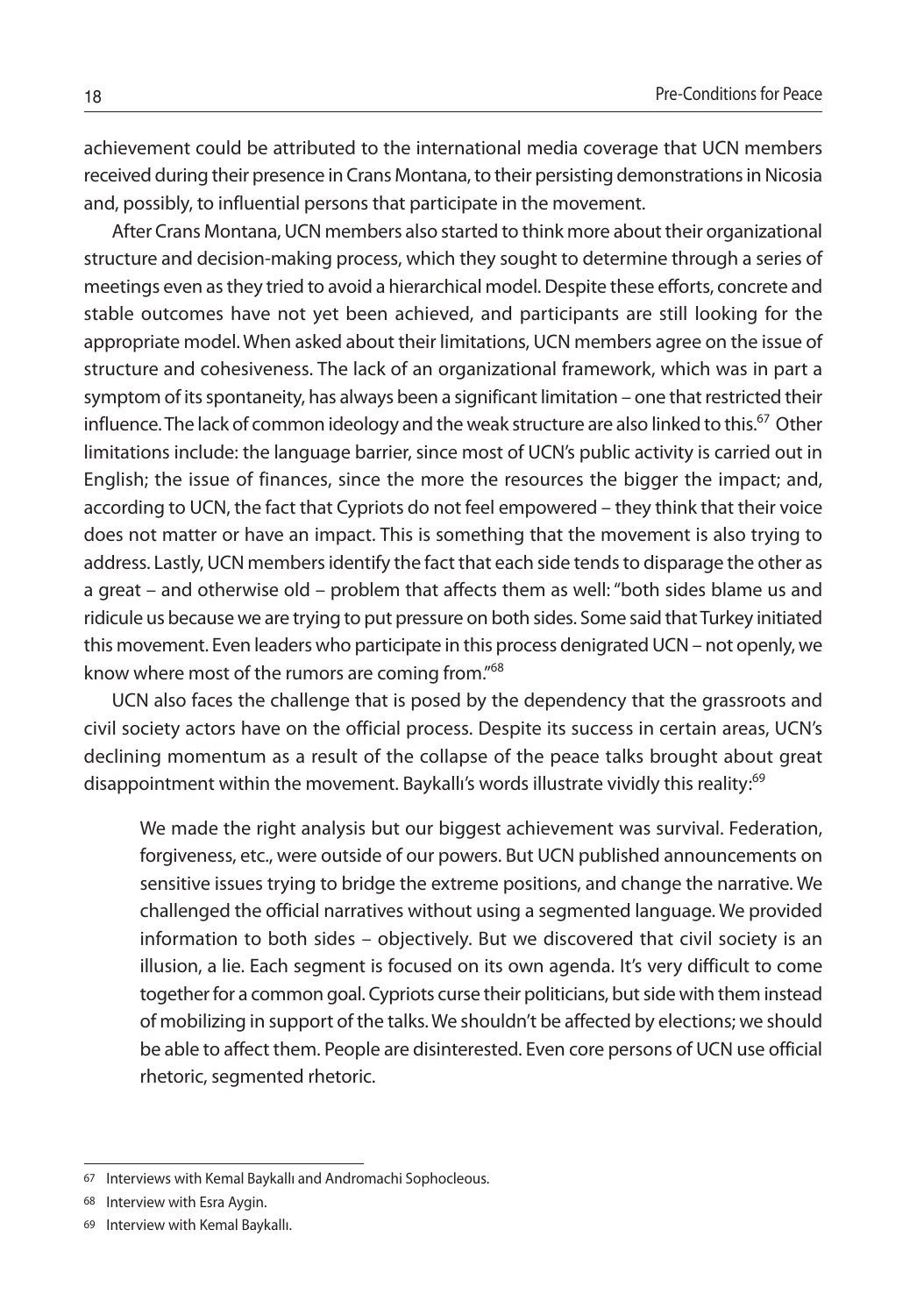Once again it becomes obvious that political affiliations often hinder inter-communal cooperation and bi-communal mobilization. And yet, UCN has not given up. According to its members, it continues to have the means to participate in the public discourse and mobilize masses. And it intends to continue, in any way it can to help – by contributing to the debate, to the official negotiations, to everyday interaction between Greek-Cypriots and Turkish-Cypriots, and to shaping a pro-peace political culture.<sup>70</sup>

<sup>70</sup> Interviews with Kemal Baykallı, Esra Aygin, and Andromachi Sophocleous.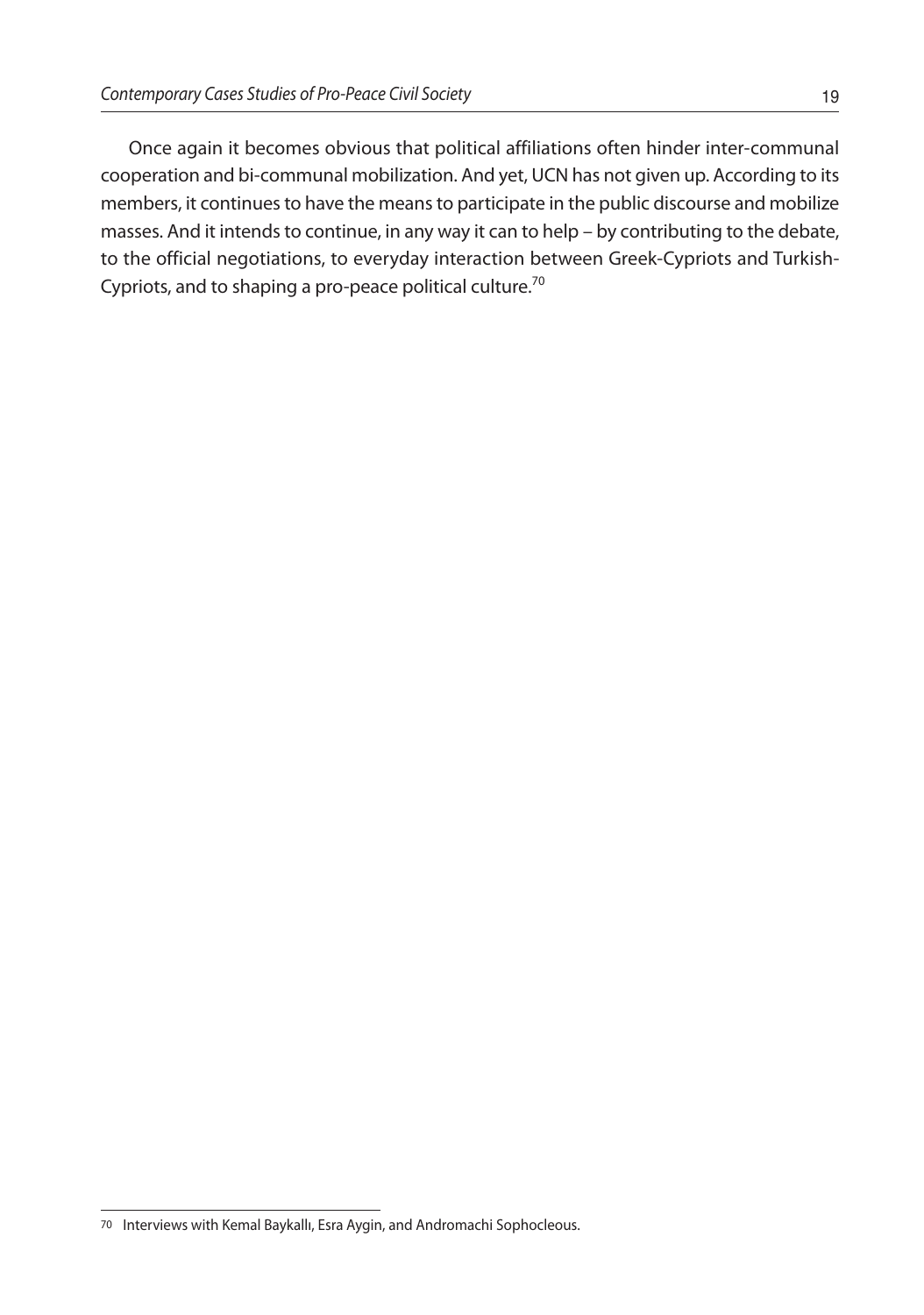## **MEASURING CIVILSOCIETY SUCCESS**

vidence related to inter-communal relations and the bi-communal movement since<br>2003 has been gathered from time to time, and opinions have varied regarding the<br>impact of the checkpoint opening on Tracks I and II. In a surv vidence related to inter-communal relations and the bi-communal movement since 2003 has been gathered from time to time, and opinions have varied regarding the  $\blacksquare$  impact of the checkpoint opening on Tracks I and II. In a survey analysis first published Reconciliation Critic of Ethno-nationalism; 2) Communitarianism; and 3) Ethno-nationalism. Among other results, the analysis finds that only "the majority of the pro-reconciliation groups in both communities (70.3% of GCs and 75.2% of TCs)<sup>72</sup> saw the opening of the checkpoints as an opportunity for the development of better bi-communal relations in a spirit of furthering trust,"<sup>73</sup> that is, those Cypriots who maintain high levels of contact with members of the other community.<sup>74</sup> The survey also revealed that higher levels of contact predict trends such as more trust and forgiveness towards, as well as lower threat perceptions of, the other community. And yet only 33.4% of Greek-Cypriots and 20% of Turkish-Cypriots fell within the pro-reconciliation cluster.<sup>75</sup>

According to a later (2011) CIVICUS report on Cyprus (Civil Society Index Report), 50% of Greek-Cypriot responders stated that they do not visit the other community at all; 26% responded that they have visited the Turkish-Cypriot community one to four times since 2004 and 13% once a year. Importantly enough, the most common reasons for visiting are: to see their birthplace, pilgrimage, and visits to friends and relatives.<sup>76</sup> On the other hand, more

<sup>71</sup> Charis Psaltis,"Χαρτογραφώντας Το Πεδίο Των Διακοινοτικών Σχέσεων: Μια Κοινωνιο-Ψυχολογική Ανάλυση [Mapping the Field of Inter-Communal Relations: A Socio-Psychological Analysis],"*Diethnis kai Evropaiki Politiki: Triminiaia Politiki kai Oikonomiki Eptheorisi* 11 (2008).

<sup>72</sup> GCs: Greek-Cypriots; TCs: Turkish-Cypriots.

<sup>73</sup> Charis Psaltis,"IntergroupTrust and Contact inTransition: A Social Representations Perspective on the Cyprus Conflict," in *Trust and Conflict: Representation, Culture and Dialogue*, ed. Ivana Markova and Alex Gillespie (London and New York: Routledge, 2012), 97.

<sup>74</sup> Psaltis,"Χαρτογραφώντας Το Πεδίο Των Διακοινοτικών Σχέσεων."

<sup>75</sup> 37.7% of Greek-Cypriots were associated with Communitarianism and 28.9% with Ethno-nationalism; 43% of Turkish-Cypriots were associated with Communitarianism and 37 with Ethno-nationalism. Psaltis, "Intergroup Trust and Contact in Transition: A Social Representations Perspective on the Cyprus Conflict,"91-95.

<sup>76</sup> Michalis Avraam and Bulent Kanol, eds., *An Assessment of Civil Society in Cyprus - Civicus: Civil Society Index Report for Cyprus* (Cyprus: UNDP-USAID, 2011), 113-14.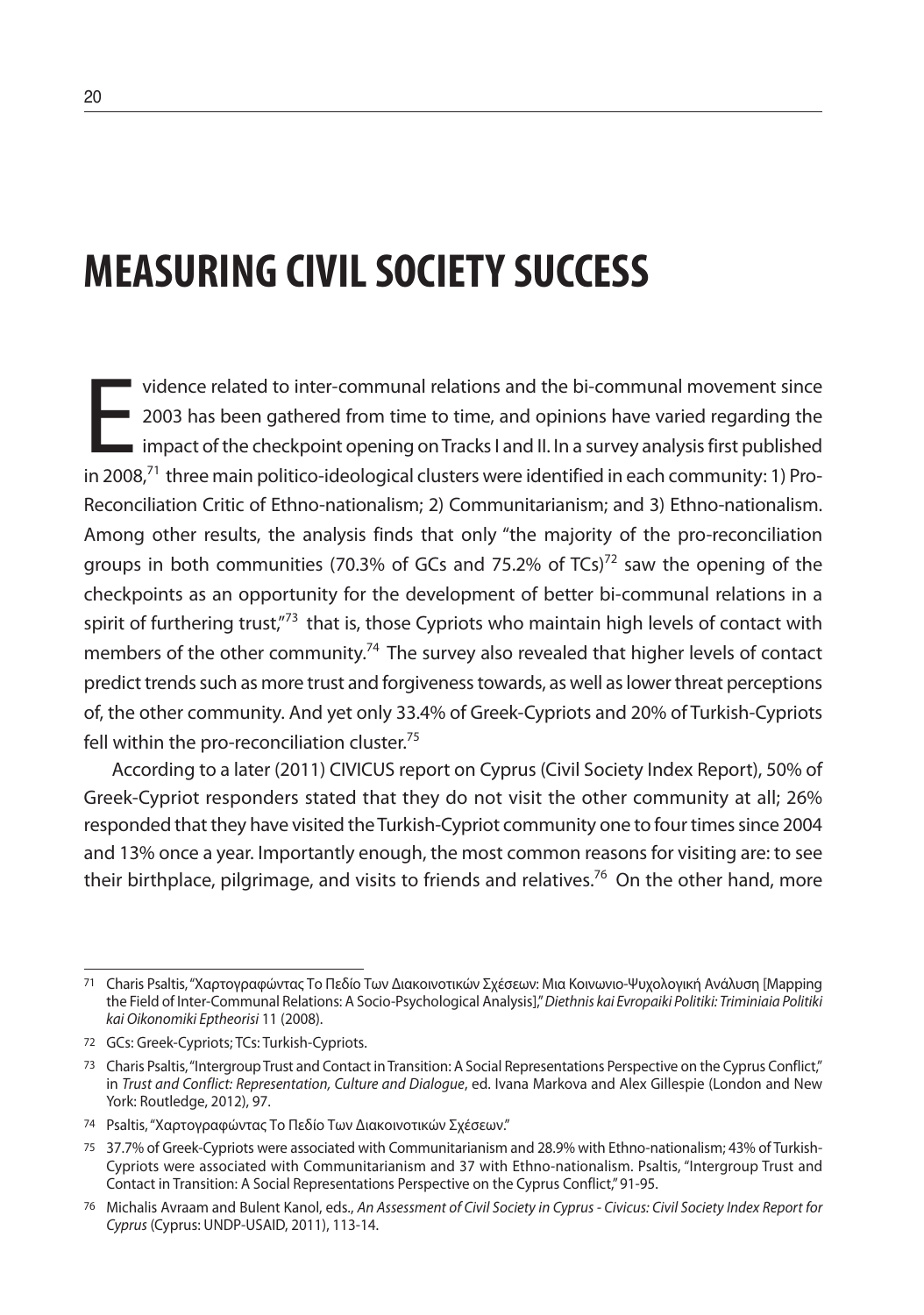than 40% of Turkish-Cypriots have never visited the Greek-Cypriot community while only about 18% stated that they visit regularly (at least a couple of times a month); leisure and shopping were recorded as the most common reasons for visiting. $^{77}$ 

CIVICUS notes another important reality: that even though CSO participation in bicommunal activities since 2004 increased from 40% to 70%,"the enthusiasm of civil society in this regard does not seem to be matched by the general public;" not only that, but the public seems to be much more skeptical with regards to the impact bi-communal activities have on the peace process.<sup>78</sup> The statistics are from 2011 but the reality has not changed much. All three case studies analyzed above point to the same, persisting challenge: the difficulty of mobilizing the greater public to the end of providing input to, pressuring or supporting Track I. Increased contact between Greek-Cypriots and Turkish-Cypriots evidently works but its results are limited precisely because of this challenge – communication and contact exists primarily between those Cypriots who are already positively inclined towards reconciliation and the solution of the Cyprus Problem. To be sure, movement between the two sides has also increased, but that does not in itself predict more meaningful contact between Greek-Cypriots and Turkish-Cypriots or more common attitudes towards the kind of the settlement,<sup>79</sup> especially if the main reasons for visiting are shopping and leisure. It should be added that, though smaller, the Turkish-Cypriot civil society is proportionally bigger and more active than the Greek-Cypriot; the former evolved to a great extent in response to the social, economic and political needs that exist within the community because of the particular *status quo*. <sup>80</sup> Moreover, (bi-communal) peace and reconciliation CSOs constitute only a small part of civil society in the two communities. The small number of this kind of CSOs is another factor that limits their impact.

A series of surveys conducted between 2013 and 2016 by SCORE Index showed that the propensity towards reconciliation has not changed significantly (see Table I). Likewise, the variables of Cultural Distance and Quality of Contact, which are also indicative of the relations between the two communities, have also remained at rather low levels especially in the Greek-Cypriot community. What is even more interesting is that during 2015 and 2016, a mostly positive period for the Track I peace process, the quality of contact decreased significantly, a fact that goes very much against the basic premise of the Contact Theory. One could arque that for the Greek-Cypriots this was partly due to the interruption of negotiations in late 2014 until well into 2015, due to Turkish violations of the Republic of Cyprus's sovereign

<sup>77</sup> Ibid., 114.

<sup>78</sup> Ibid.

<sup>79</sup> George Psyllides, "TCs view GCs far more positively than 10 years ago, surveys show," *Cyprus Mail* (6 January 2018), https://cyprus-mail.com/2018/01/06/tcs-view-gcs-far-positively-10-years-ago-surveys-show/.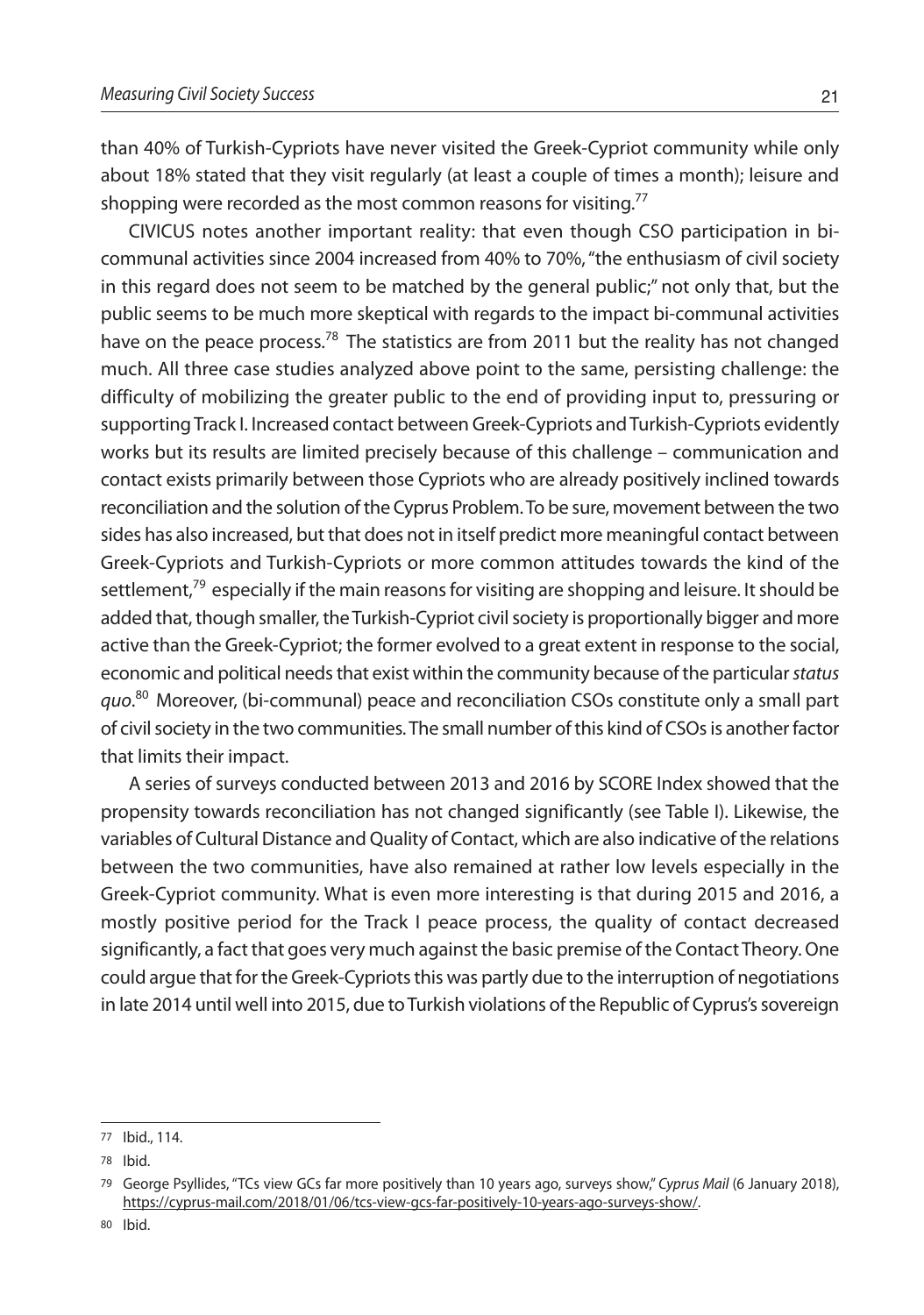rights in its Exclusive Economic Zone.<sup>81</sup> It is also possible that, for Turkish-Cypriots, the repercussions of a solution to the Cyprus Problem posed a challenge, especially when it came to the Territory and Property chapters of the negotiations. For example, the lowest values of intergroup contact among Turkish-Cypriots were found in areas such as Karpasia and Morfou. <sup>82</sup> In the context of the negotiations and with the prospect of a settlement, the latter would have been returned to Greek-Cypriots, while it is possible that many Turkish settlers who currently live in Karpasia feared that they would lose their properties to their Greek-Cypriot owners.

| <b>Greek-Cypriots towards Turkish-Cypriots</b> |      |      |      |      |  |  |
|------------------------------------------------|------|------|------|------|--|--|
| <b>Variable</b>                                | 2013 | 2014 | 2015 | 2016 |  |  |
| <b>Reconciliation</b>                          | 6    | 6.2  | 6.8  | N/A  |  |  |
| <b>Cultural Distance</b>                       | 6.1  | 7.0  | 5.8  | N/A  |  |  |
| <b>Quality of Contact</b>                      | 6    | 5.6  | 2    | 2.6  |  |  |
| <b>Turkish-Cypriots towards Greek-Cypriots</b> |      |      |      |      |  |  |
| <b>Variable</b>                                | 2013 | 2014 | 2015 | 2016 |  |  |
| <b>Reconciliation</b>                          | 6.9  | 6.2  | 5.0  | N/A  |  |  |
| <b>Cultural Distance</b>                       | 5.4  | 6.4  | 6.3  | N/A  |  |  |
| <b>Quality of Contact</b>                      | 7    | 9    | 2.5  | 3.4  |  |  |

#### **Table I: Variables of Inter-Communal Relations in Cyprus**

*Created with data from SCORE Index, http://scoreforpeace.org/* <sup>83</sup>

The poor multiplying effect of intergroup contact can be also seen in the case of women and youth in the two communities. For example, a survey conducted in the Greek-Cypriot community revealed that young people distance themselves emotionally from the Cyprus Problem while most of the respondents never had any contact or visited the Turkish-Cypriot community citing religious, cultural and language reasons. <sup>84</sup> Similarly, even though women

<sup>81</sup> Elias Hazou,"Eide: No Prospects for Resumption of Talks,"*Cyprus Mail* (14 January 2015), http://cyprusmail.com/2015/01/14/eide-should-brief-unsc-objectively-says-the-government/.

<sup>82</sup> http://scoreforpeace.org/?country=1&year=29&dimension=Other%20indicators&indicator=Intergroup%20 contact&of=TCs&towards=GCs

<sup>83</sup> The values are based on a 1-10 scale. The bigger the value the bigger the propensity towards Reconciliation, the bigger the Cultural Distance, the better the Quality of Contact.

<sup>84</sup> Ioanna Christodoulou et al.,"Investigating the Roots of Political Disengagement of Young Greek Cypriots,"*Contemporary Social Science* 12, no. 3-4 (2017).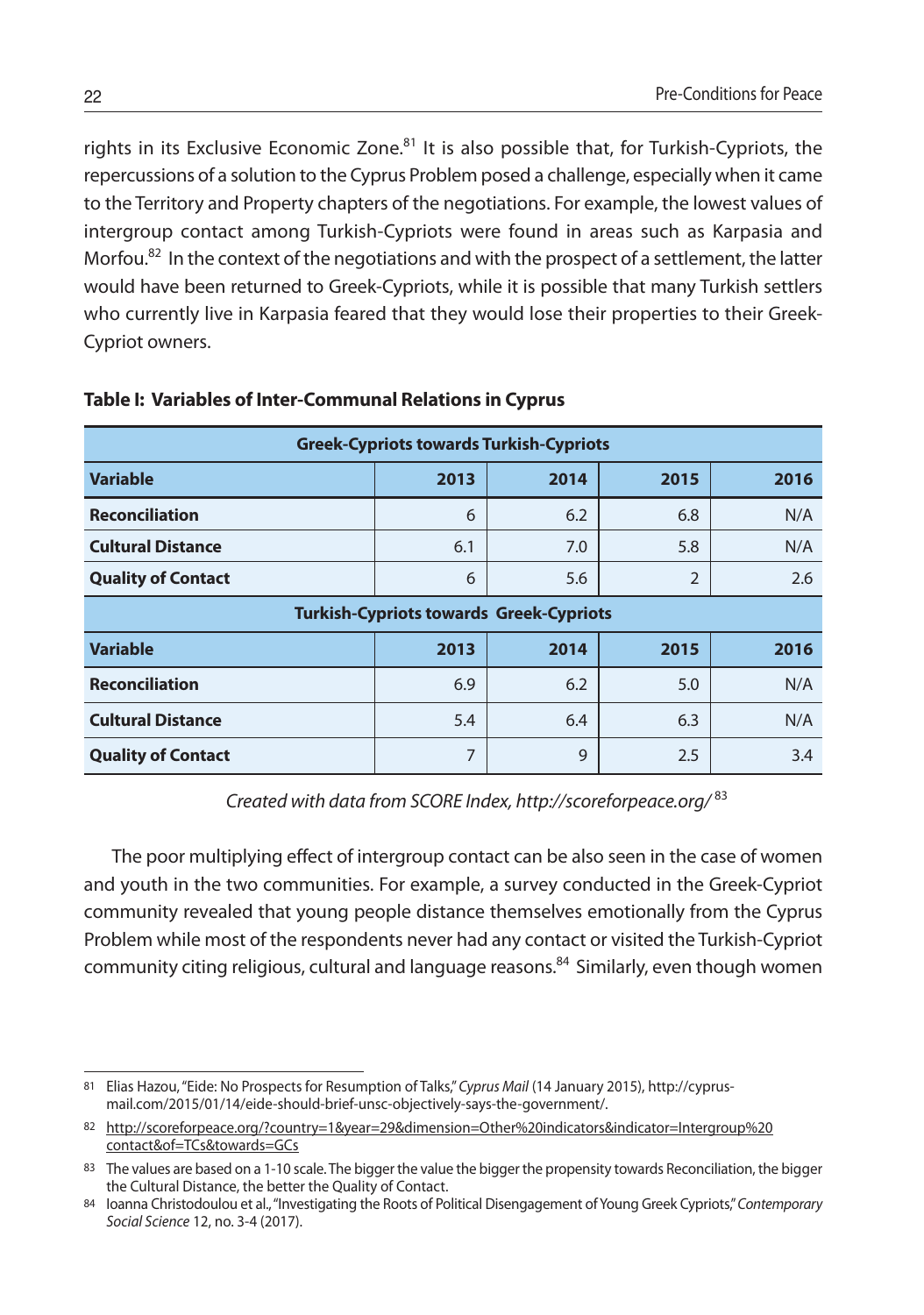are in principle more pro-reconciliation and"key to ending violent conflict and to the establishment of lasting peace,"<sup>85</sup> a recent survey found that in the case of Cyprus less than 10% of women are in contact with people from the other community. <sup>86</sup> From the perspective of the above-mentioned data, one could go so far as to argue that, in Cyprus, higher levels of interaction between the two communities and higher prospects of settlement may create a negative effect in perceptions about the other community, probably out of fear at the changes that the alteration of the *status quo* would bring about. Furthermore, it is worth noting that, apart from the challenge of mobilizing people for peace, the problem of the limited ability of CSOs to influence decision-making at the policy level has not changed over the past decade or so.<sup>87</sup> As this report has shown, Track I remains largely dissociated from Track II and even Track 1.5.

<sup>85</sup> Anna Koukkides-Procopiou, "Gender and Inclusive Security: A New Approach to the Cyprus Problem within the Framework on Security Dialogue," *Berghof Foundation & SeeD* Security Dialogue Project - Background Paper (2017): 8. And, UNSC, "Landmark Resolution on Women, Peace and Security," *S/RES/1325* (2000), http://www.un.org/womenwatch/osagi/wps/#resolution; Olga Demetriou, Umut Bozkurt, and Yiouli Taki,"Women's Peace in Cyprus: Recommendations of the Gender Advisory Team (GAT) on Implementing UNSCR 1325 Provisions on Women, Peace and Security,"*PRIO Cyprus Center Report* 3 (2012).

<sup>86</sup> Marilena Evangelou,"Ελάχιστο Ποσοστό Γυναικών Έχει Επαφή Με Την Άλλη Κοινότητα [Only a Small Percentage of Women Have Contacts with the Other Community] " *Politis* (19 April 2018), http://politis.com.cy/article/elachistopososto-ginekon-echi-epafi-me-tin-alli-kinotita-webtv.

<sup>87</sup> UNDP, *Participatory Civil Society Assessments - Experiences from the Field: Cyprus, the Former Yugoslav Republic of Macedonia, Mozambique, Uruguay, Viet Nam* (New York: United Nations Development Programme, 2011), 14.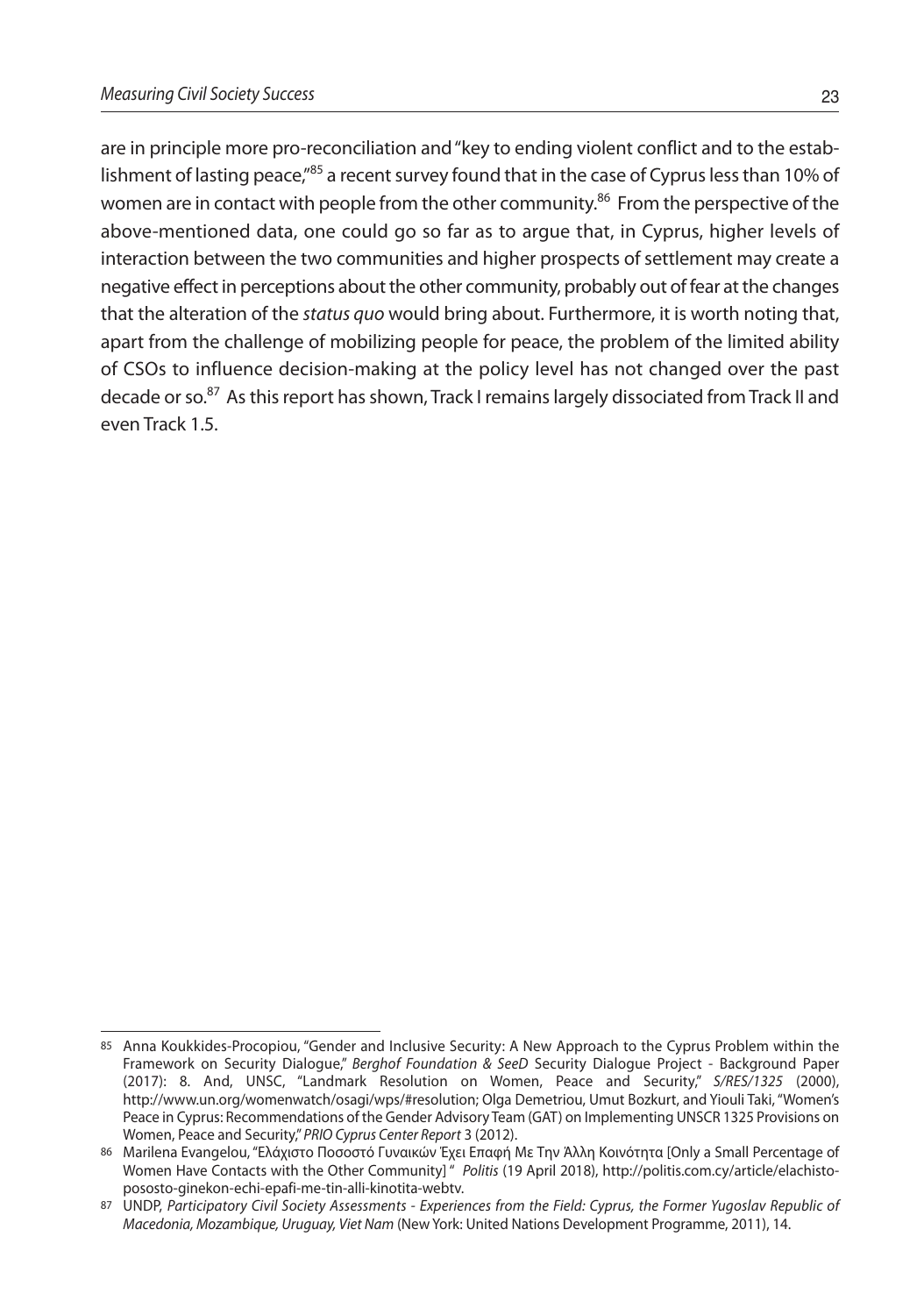### **CONCLUSIONS: PRE-CONDITIONSFOR AN INCLUSIVE PEACE PROCESS AND SUSTAINABLE PEACE**

ccording to Thania Paffenholz, there are seven functions for civil society in peace-<br>building: 1) protecting citizens against violence from all parties; 2) monitoring<br>human rights violations, including the implementation o building: 1) protecting citizens against violence from all parties; 2) monitoring human rights violations, including the implementation of peace agreements, etc.; 3) advocating for peace and human rights; 4) socializing people to values of peace and democracy as well as developing the in-group identity of marginalized groups; 5) working for inter-group social cohesion by bringing people together from adversarial groups; 6) facilitating dialogue on the local and national levels between all sorts of actors; and 7) service delivering to create entry points for peace-building.<sup>88</sup>

As seen in this report, civil society in Cyprus has managed to achieve only some of the above functions, and to a limited extent. There have been of course improvements, but there are also fundamental problems that have persisted. Identifying and addressing these problems is imperative so that the pre-conditions for an inclusive, multileveled peace process are formed, as these will ensure that sustainable peace is possible. They could be summarized as follows, in no particular order:

#### *1. Ideological confines within pro-peace CSOs*

As demonstrated repeatedly, because most pro-peace CSOs play a primarily supportive role for Track I without particularly challenging the framework, content or methodology of the negotiations, it becomes very difficult for them to appeal to people who see things differently. This by extension precludes the opportunity of addressing and alleviating, if possible, their fears and concerns or the possibility to actually take into account their input. As Aygin of UCN put it,

<sup>88</sup> Thania Paffenholz, "Civil Society and Peacebuilding," *The Centre on Conflict, Development and Peacebuilding* CCDP Working Paper no. 4 (2010): 5.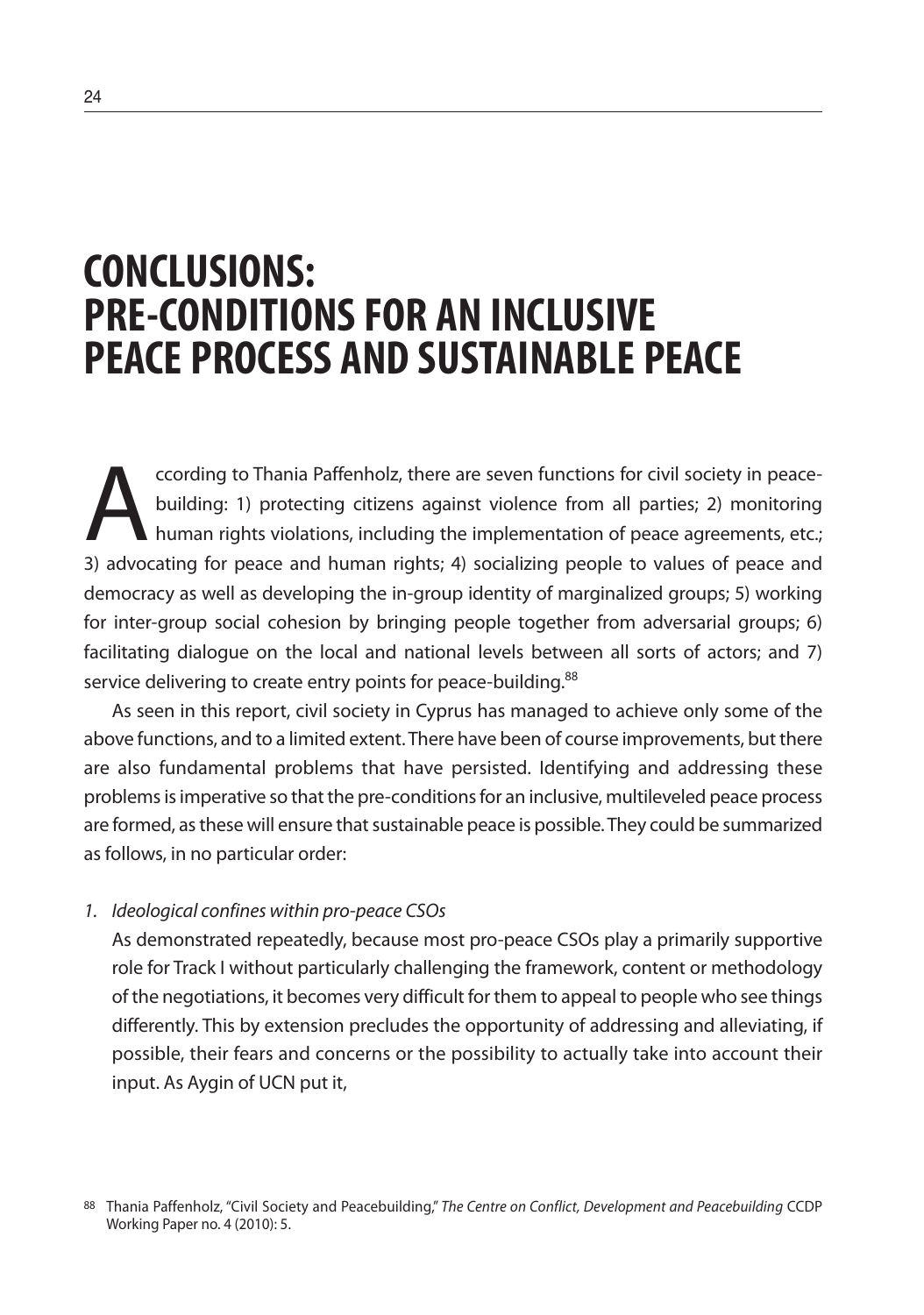we don't have time to deal with the hardliners. But we wantto approach people who don't care.There are people who are scared, for example, because of language.There are people on both sides who feel disempowered. There is also this belief that people don't have an impact – but people can make a lot of difference. We are not excluding anyone but as a grassroots movement, we are limited by a lot of things... Right-wing people won't make the difference. Most people are undecided – this is the group we are targeting. $^{89}$ 

For H4C it has been easier to play a more "neutral"role due to its bridging character. But its success has been limited outside the pool of people who are already pro-peace, albeit H4C staff expects that they will have an impact in the long run. For its part, CDF has no ideology of its own, and despite its success in getting dozens of civil society and political organizations to dialogue, the absence of Greek-Cypriot centrist and right-wing political parties greatly limits the success and impact that the platform can have – at least in terms of informing Track I. It is essential that pro-peace CSOs listen to and address the concerns behind the – what is often called "hardline" – positions of those who have different opinions.

#### *2. Grassroots participation hindered by political affiliations and party loyalties*

However, ideological barriers do not exist solely among pro-peace CSOs. External politicoideological attachments and/or political party loyalties often hinder sustained participation, mobilization and socialization among people with different perspectives and beliefs. This was revealed to be true of both CDF and UCN. Not least, the problem has to do with how many people adhere to official master narratives (i.e., often monoperspectival and selective views of history and the conflict in question), which"construct a threatened self and generate distrust"<sup>90</sup> towards the other community, especially during times of crisis. Socialization is thus rendered, once again, ineffective. At the grassroots level, the problem can only be addressed by deconstructing official narratives using facts instead of perceptions. At the same time, there is a need for the pro-peace movement on both sidesto mobilize outside Nicosia, in an inclusive manner, to reach out and inform people in other cities who are usually indifferent and who find it easierto adhere to official polarizing narratives.

<sup>89</sup> Interview with Esra Aygin.

<sup>90</sup> Charis Psaltis et al., "Social Representations of the Past in Post-Conflict Societies: Adherence to Official Historical Narratives and Distrust through Heightened Threats," in *History Education and Conflict Transformation: Social Psychological Theories, History Teaching and Reconciliation*, ed. Charis Psaltis, Mario Carretero, and Sabina Cehajic-Clancy (New York: Palgrave Macmillan, 2017), 98.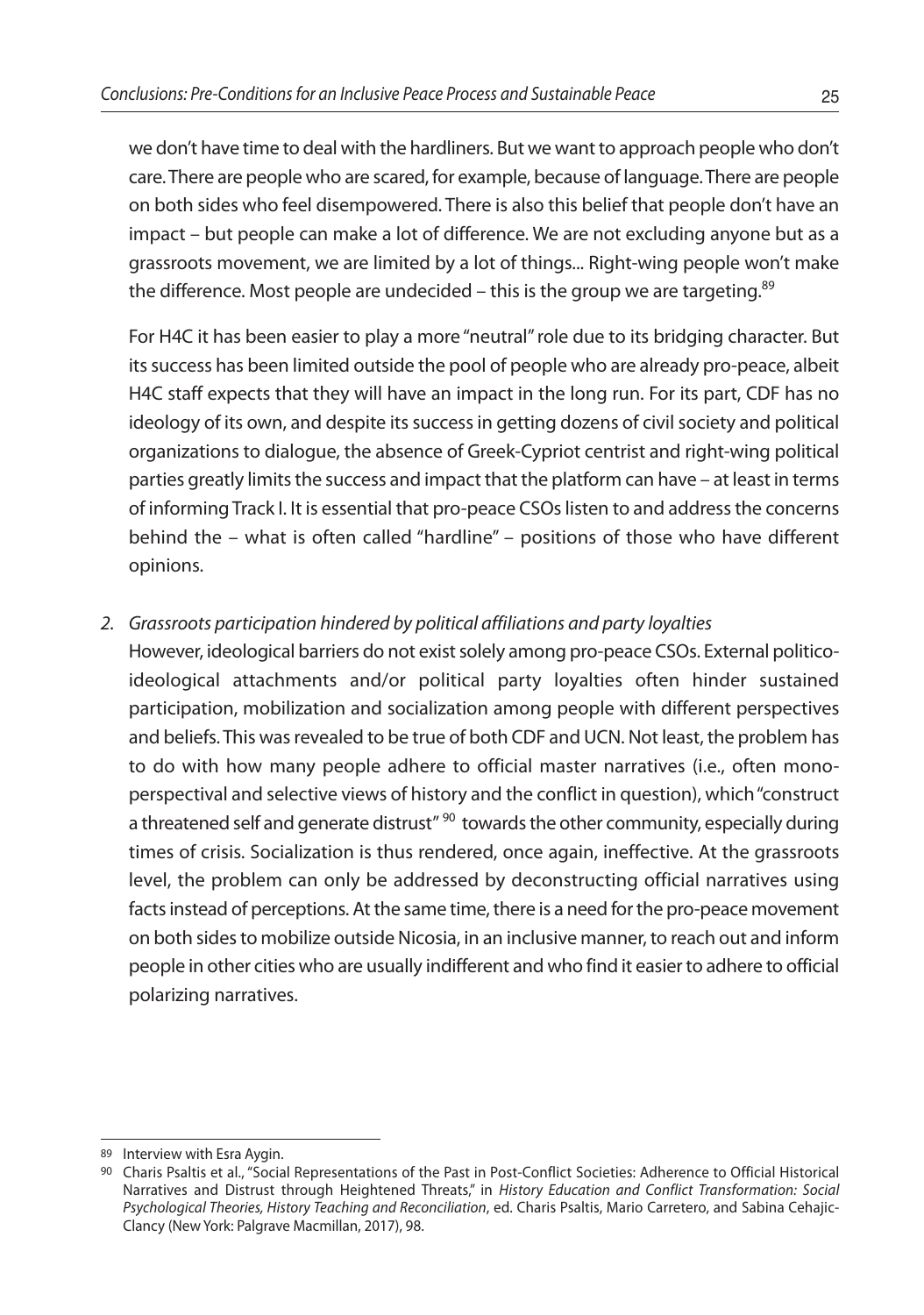- *3. Lack of communication-connection between Track I and Track 1.5 or II*
	- Perhaps one of the most important obstacles to CSO efforts to be effective is the fact that either there are no communication channels between Track I and Track II or Track I does not listen and does not take into account what civil society has to say. It is also the case that the very methodology of the peace process is by definition little to non-transparent – a reality that leaves civil society feeling weak, powerless and irrelevant. Any political leadership that truly cares about peace, and sustainable peace at that, should address the deeper problems that produce and reproduce the problem within the society.<sup>91</sup> And this can only be effectively achieved through open communication links with civil society. Such an approach, in turn, presupposes that the leadership has the necessary vision and political will.

Overall, it is evident that there has been very little success at both the official and grassroots levels. As Charis Psaltis and Huseyin Cakal write,

the geographical division and the low levels of contact between members of the two communities suggest that Cypriot identity is still not an identity that symbolically encompasses both Greek Cypriots and Turkish Cypriots for most of the participants in our research. In fact, one of the main challenges for the viability of a reunited federal Cyprus is the promotion of an inclusive form of civic identity or constitutional patriotism as Cypriots irrespective of the ethnic origin of the inhabitants of Cyprus.<sup>92</sup>

Indeed, the emergence of a new Cypriot identity, ethnically speaking, may not be possible. It might not even be necessary. What would certainly be a requirement is for both communities to be able to live together under one state. In order for that to happen, and until that happens, inter-communal relations and contact as well as bi-communalism cannot be marginalized; it cannot be the exception and it cannot be only about a few Cypriots. Common everyday needs are calling forsolutions. Common needs and common solutions give rise to common interests and benefits. Common interests and benefits have the capability of removing historical and ideological barriers to communication, cooperation, development, security and peace. Even the strongest positions, the respective communal "red lines," can change if the concerns lying behind them are identified, understood and addressed.<sup>93</sup>

<sup>91</sup> Zenonas Tziarras,"Ethnicity and Ethnic Conflict: Comparing Cyprus and Sri Lanka,"in *Contemporary Social and Political Aspects of the Cyprus Problem*, ed. Jonathan Warner, David W. Lovell, and Michalis Kontos (Newcastle Upon Tyne: Cambridge Scholars Publishing, 2016), 223-25.

<sup>92</sup> Charis Psaltis and Huseyin Cakal, "Social Identity in a Divided Cyprus," in *Understanding Peace and Conflict through Social Identity Theory: Contemporary Global Perspectives*, ed. Shelley McKeown, Reeshma Haji, and Neil Ferguson (Switzerland: Springer, 2016), 241.

<sup>93</sup> Emine Eminel Sülün and Zenonas Tziarras,"Federal Cyprus in the Context of Regional Security,"*Berghof Foundation & SeeD* Security Dialogue Project - Background Paper (2017).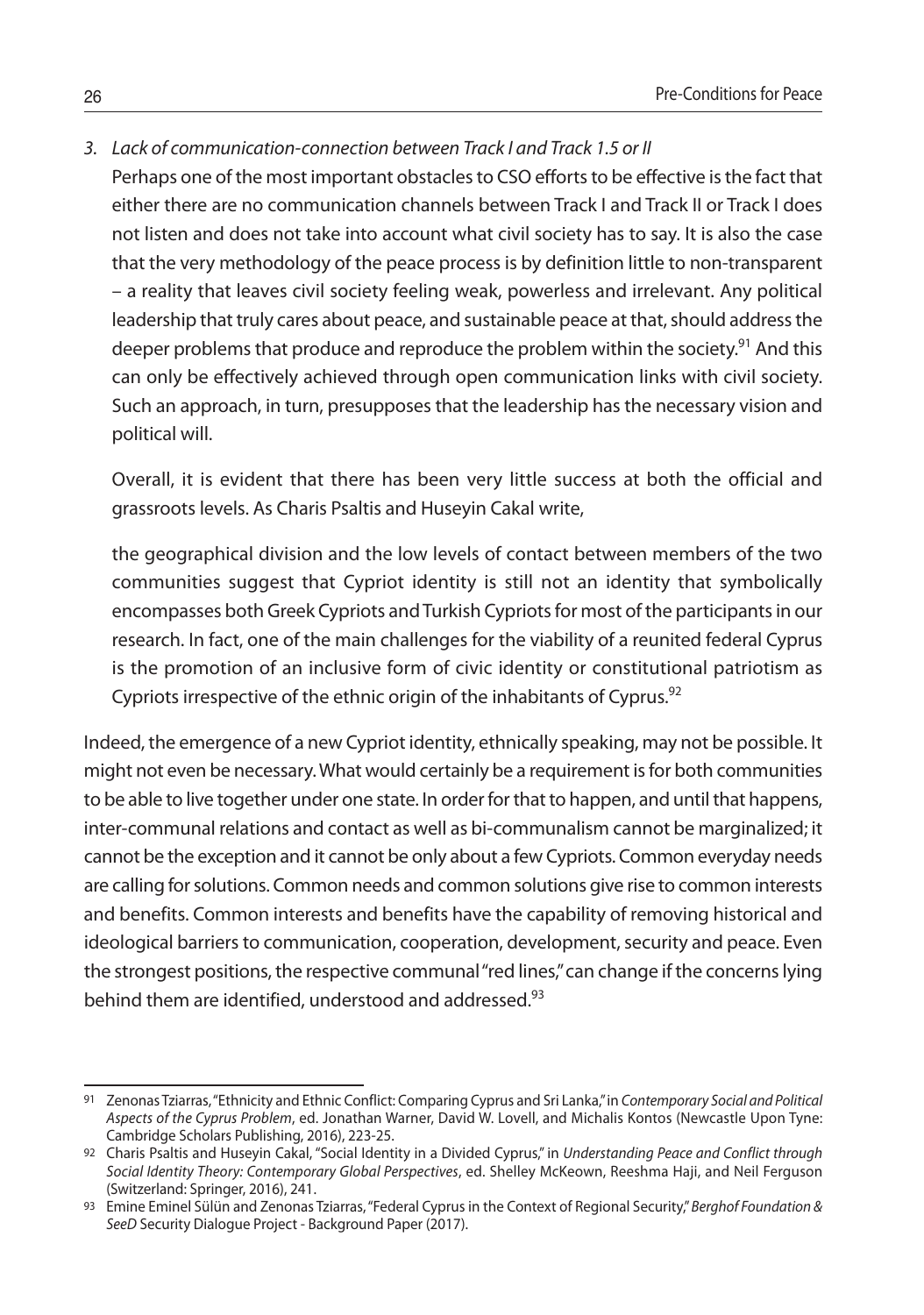Civil society feels that Track I should listen, and that CSOs can and should make it listen. On the other hand, officials in Track I often think that they know better. The truth is that a paradigm change in the peace process, and inter-communal relations more generally, necessitates a topdown initiative as well. It is important that inter-communal contact, grassroots mobilization, the cultivation of cooperation in sectors of common interest, andTrack I-Track II communication are somehow institutionalized. This could gradually reduce the various obstacles and address the identified problems – not by promoting or imposing any specific political goals with respect to the settlement of the conflict, but by fostering a genuine dialogue between the various levels of society as well as generating solutions to everyday problems with the prospect of a common future and sustainable peace for all Cypriots.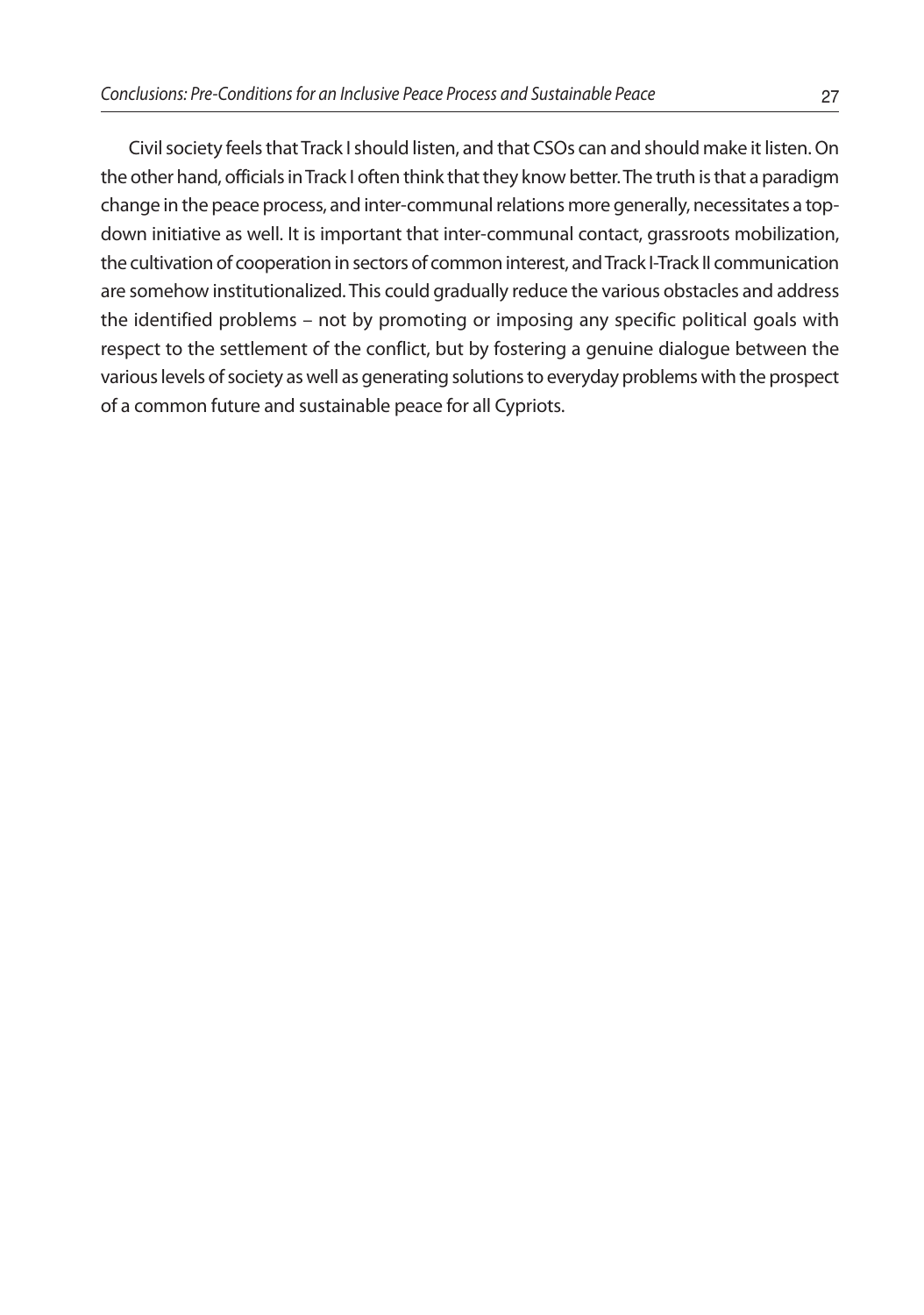## **BIBLIOGRAPHY**

Allport, Gordon. *The Nature of Prejudice*. 3rd ed. New York: Perseus Books, 1979.

- Avraam, Michalis, and Bulent Kanol, eds. *An Assessment of Civil Society in Cyprus- Civicus: Civil Society Index Report for Cyprus*. Cyprus: UNDP-USAID, 2011.
- Azar, Edward."Protracted Social Conflicts and Second Track Diplomacy."In *Second Track/Citizens' Diplomacy: Concepts and Techniquesfor Conflict Transformation*, edited by John Davies and Edward (Edy) Kaufman, 15-30. Lanham, Boulder, New York and Oxford: Rowman & Littlefield Publishers, Inc., 2003.
- CDF. *Single Text*. Nicosia: Cyprus Dialogue Forum, 2015.
- Christodoulou, Ioanna, Charis Pashias, Sotiris Theocharides, and Bettina Davou. "Investigating the Roots of Political Disengagement of Young Greek Cypriots." *Contemporary Social Science* 12, no. 3-4 (2017): 376-92.
- Davies, John, and Edy Kaufman."Second Track/Citizens'Diplomacy: An Overview." In *Second Track/Citizens' Diplomacy: Concepts and Techniquesfor Conflict Transformation*, edited by John L. Davies and Edward (Edy) Kafuman, 1-14. Lanham, Boulder, New York and Oxford: Rowman & Littlefield Publishers, Inc., 2003.
- Davies, John L., and Edward (Edy) Kaufman, eds. *Second Track/Citizens' Diplomacy: Concepts and Techniquesfor Conlict Tranformation*. Lanham, Boulder, New York and Oxford: Rowman & Littlefield Publishers, Inc., 2003.
- "Declaration of the Cyprus Dialogue Forum."*Cyprus Dialogue Forum* (12 March 2015). http://www.cydialogue.org/images/Declarations/DECLARATIONOFTHECYPRUSDIA LOGUEFORUM.pdf.
- Demetriou, Olga, Umut Bozkurt, and Yiouli Taki."Women's Peace in Cyprus: Recommendations of the Gender Advisory Team (GAT) on Implementing UNSCR 1325 Provisions on Women, Peace and Security."*PRIOCyprus Center Report* 3 (2012).
- Evangelou, Marilena."Ελάχιστο Ποσοστό Γυναικών Έχει Επαφή Με Την Άλλη Κοινότητα [Only a Small Percentage of Women Have Contacts with the Other Community]" *Politis* (19 April 2018). http://politis.com.cy/article/elachisto-pososto-ginekon-echiepafi-me-tin-alli-kinotita-webtv.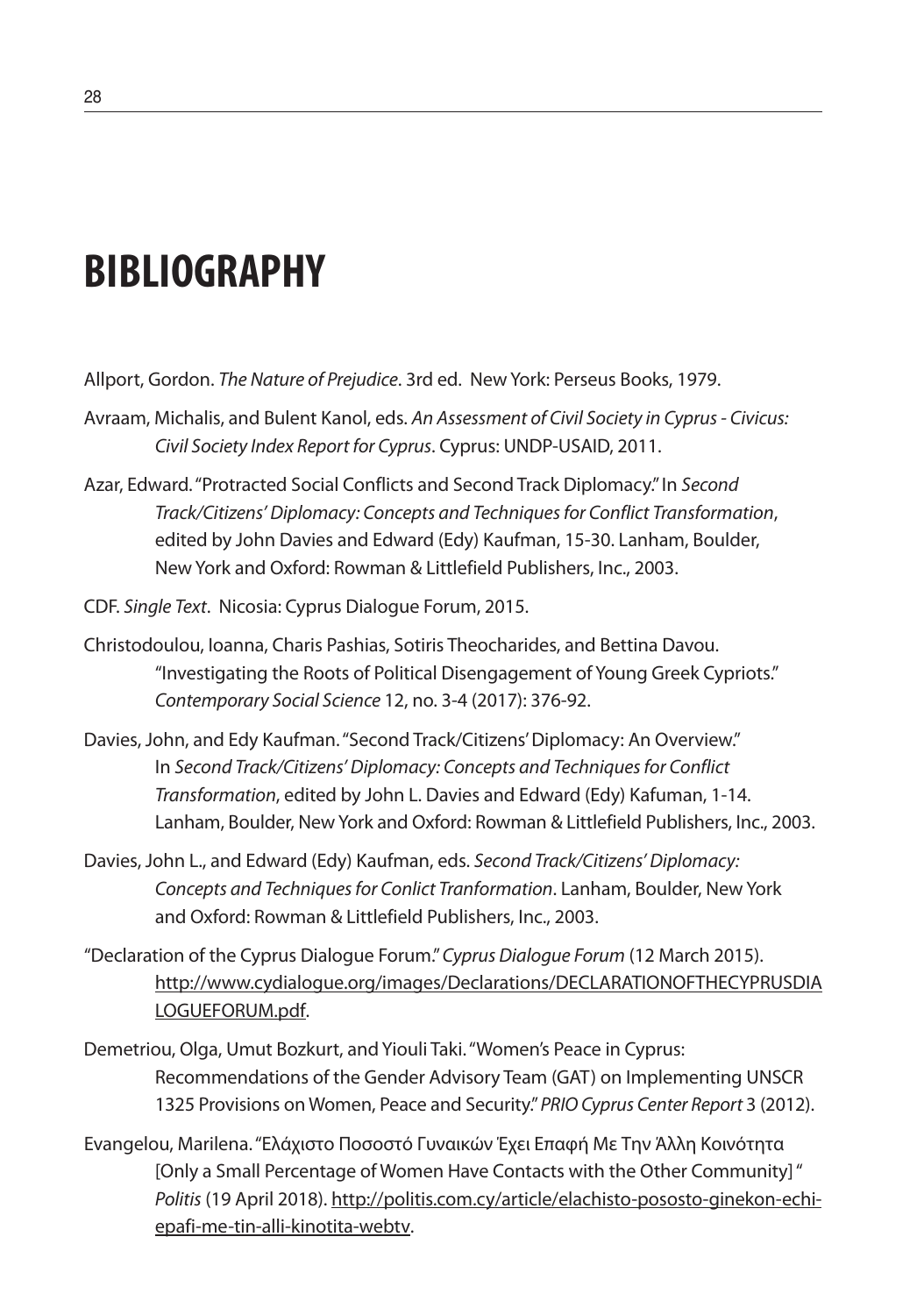- Foka, Zinovia."Shared Space in Conflict Areas: Exploring the Case of Nicosia's Buffer Zone". *AthensJournal of Mediterranean Studies* 1, no. 1 (2015): 45-59.
- Gillespie, Norman, Vasiliki Georgiou, and Sevinc Insay."Civil Society and Trust Building in Cyprus."*Development in Practice* 23, no. 8 (2013): 1078-83.
- Hazou, Elias."Eide: No Prospects for Resumption of Talks."*Cyprus Mail* (14 January 2015). http://cyprus-mail.com/2015/01/14/eide-should-brief-unsc-objectively-says-thegovernment/.
- Jarraud, Nicolas, Christopher Louise, and Giorgos Filippou."The Cypriot Civil Society Movement: A Legitimate Player in the Peace Process?". *Jounral of Peacebuilding & Development* 8, no. 1 (2013): 45-59.
- Jarraud, Nicolas Stephane, and Alexandros Lordos."Participatory Approaches to Environmental Conflict Resolution in Cyprus."*Conflict Resolution Quarterly* 29, no. 3 (2012): 262-81.
- Kanol, Bülent, and İlke Dağli."Civil Society Active Dialogue Networks in Cyprus: Peace-Ing It Together at the Grassroots". In *Contemporary Social and Political Aspects of the Cyprus Problem*, edited by Jonathan Warner, David W. Lovell and Michalis Kontos, 263-97. Newcastle upon Tyne: Cambridge Scholars Publishing, 2016.
- Kool, Tamara."The Role of Civil Society in Peacekeeping Missions."*UNU-Merit* (2016). https://www.merit.unu.edu/the-role-of-civil-society-in-peacekeeping-missions/.
- Koukkides-Procopiou, Anna."Gender and Inclusive Security: A New Approach to the Cyprus Problem within the Framework on Security Dialogue."*Berghof Foundation & SeeD* Security Dialogue Project - Background Paper (2017).
- Lavergne, Réal, ed. *Advisory Group on Civil Society and Aid Effectiveness: Synthesis of Findings and Recommendations*. 2nd ed. Canada: OECD-DAC, 2008.
- Michael, Antonis."Bicommunal Movement Seeks to Raise Islanders Profile in Geneva." *Cyprus Mail* (28 June 2017). http://cyprus-mail.com/2017/06/28/bicommunalmovement-seeks-raise-islanders-profile-geneva/.
- Nan, Suzan Allen."Track I Diplomacy."*Beyond Intractability* (2003). https://www.beyondintractability.org/essay/track1\_diplomacy/.
- Paffenholz, Thania."Civil Society and Peacebuilding."*The Centre on Conflict, Development and Peacebuilding* CCDP Working Paper no. 4 (2010).
- Papadakis, Yiannis. *Building inside a Cease-Fire Line: The Home for Cooperation in Divided Cyprus*. EEA-Grants2011.
- Pettigrew, Thomas F."Intergroup Contact Theory."*Annual Review of Psychology* 49 (1998): 65-85.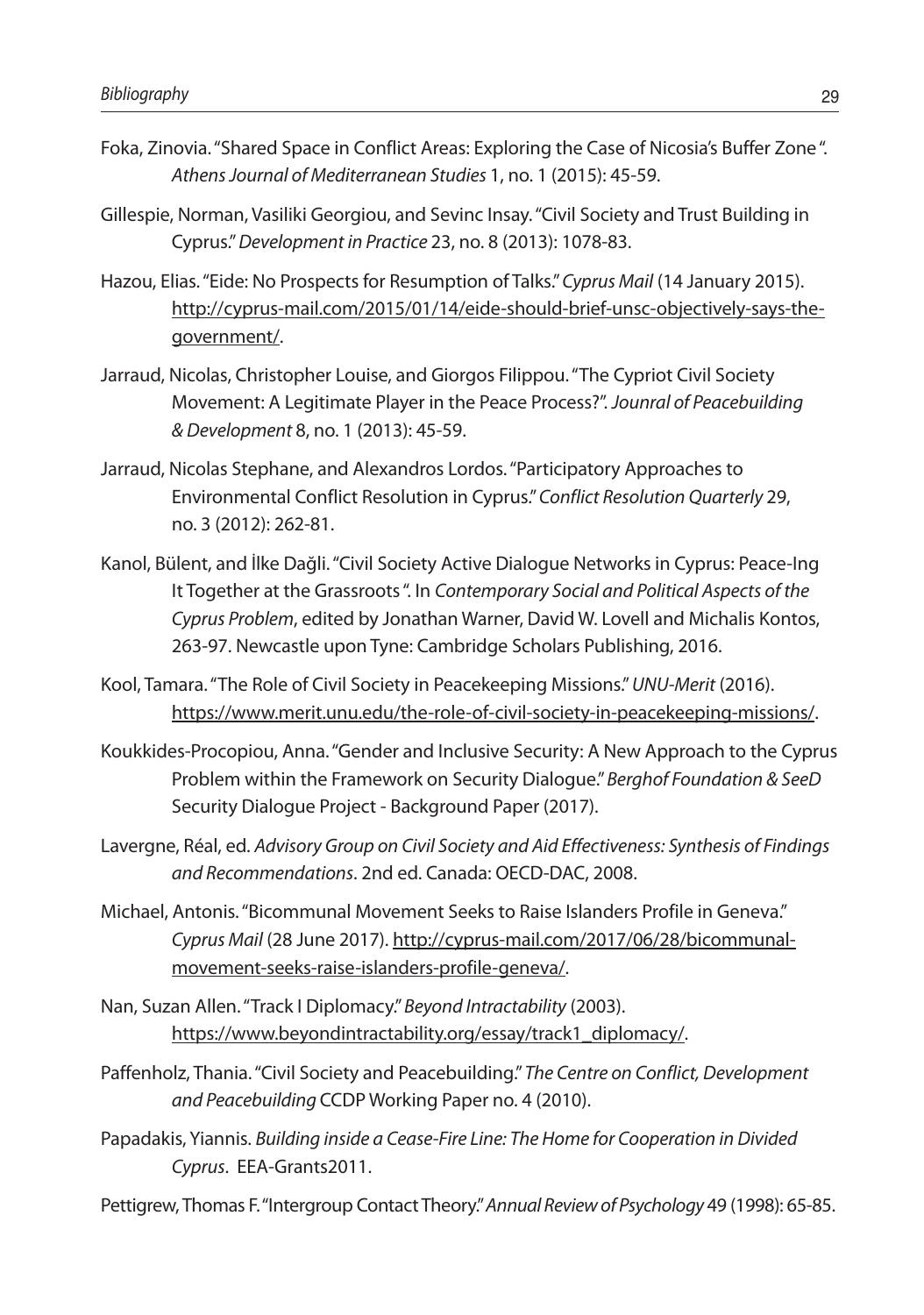- Psaltis, Charis."Intergroup Trust and Contact in Transition: A Social Representations Perspective on the Cyprus Conflict."In *Trust and Conflict: Representation, Culture and Dialogue*, edited by Ivana Markova and Alex Gillespie. London and New York: Routledge, 2012.
	- ———."Χαρτογραφώντας Το Πεδίο Των Διακοινοτικών Σχέσεων: Μια Κοινωνιο-Ψυχολογική Ανάλυση [Mapping the Field of Inter-Communal Relations: A Socio-Psychological Analysis]."*Diethnis kai Evropaiki Politiki: Triminiaia Politiki kai Oikonomiki Eptheorisi* 11 (2008): 133-43.
- Psaltis, Charis, and Huseyin Cakal."Social Identity in a Divided Cyprus."In *Understanding Peace and Conflict through Social Identity Theory: Contemporary Global Perspectives*, edited by Shelley McKeown, Reeshma Haji and Neil Ferguson, 229-44. Switzerland: Springer, 2016.
- Psaltis, Charis, Renata Franc, Anouk Smeekes, Maria Ioannou, and Iris Žeželj."Social Representations of the Past in Post-Conflict Societies: Adherence to Official Historical Narratives and Distrust through Heightened Threats."In *History Education and Conflict Transformation: Social Psychological Theories, History Teaching and Reconciliation*, edited by Charis Psaltis, Mario Carretero and Sabina Cehajic-Clancy, 97-122. New York: Palgrave Macmillan, 2017.
- Psyllides, George."TCs view GCs far more positively than 10 years ago, surveys show." *Cyprus Mail* (6 January 2018).
- Richmond, Oliver P. *Peace Formation and Political Orer in Conflict Affected Societies*. New York: Oxford University Press, 2016.
- Smith, Helena."Cyprus Reunification Talks Collapse Amid Angry Scenes." *The Guardian* (7 July 2017). https://www.theguardian.com/world/2017/jul/07/cyprusreunification-talks-collapse-amid-angry-scenes.
- ———. "Cyprus Reunification Talks Enter Critical Phase as Leaders Submit Plans." *The Guardian* (3 July 2017). https://www.theguardian.com/world/2017/jul/03/cyprusreunification-talks-enter-critical-phase-as-leaders-submit-plans.
- Smith, M. Shane."Single-Text Negotiation." *Beyond Intractability* (2005). https://www.beyondintractability.org/essay/single-text-negotiation.
- Sülün, Emine Eminel, and Zenonas Tziarras."Federal Cyprus in the Context of Regional Security."*Berghof Foundation & SeeD* Security Dialogue Project - Background Paper (2017).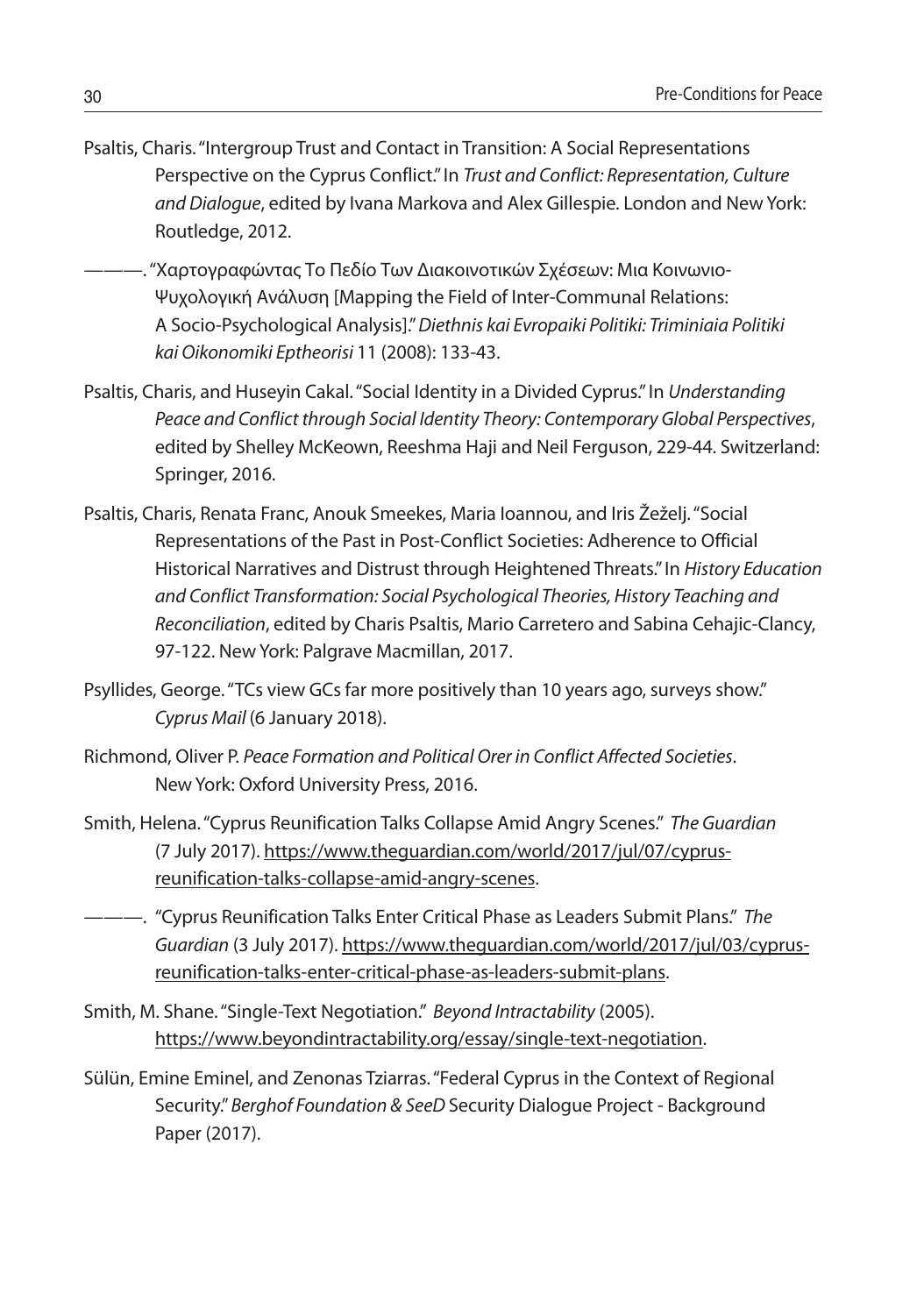- Tziarras, Zenonas."Ethnicity and Ethnic Conflict: Comparing Cyprus and Sri Lanka."In *Contemporary Social and Political Aspects of the Cyprus Problem*, edited by Jonathan Warner, David W. Lovell and Michalis Kontos, 193-230. Newcastle Upon Tyne: Cambridge Scholars Publishing, 2016.
- UN."Report of the Secretary-General on His Mission of Good Offices in Cyprus."*United Nations Security Counil* S/2017/814 (28 September 2017).
- UNDP. *Participatory Civil Society Assessments- Experiencesfrom the Field: Cyprus, the Former Yugoslav Republic of Macedonia, Mozambique, Uruguay, Viet Nam*. New York: United Nations Development Programme, 2011.
- UNSC."Landmark Resolution on Women, Peace and Security." *S/RES/1325* (2000). http://www.un.org/womenwatch/osagi/wps/#resolution.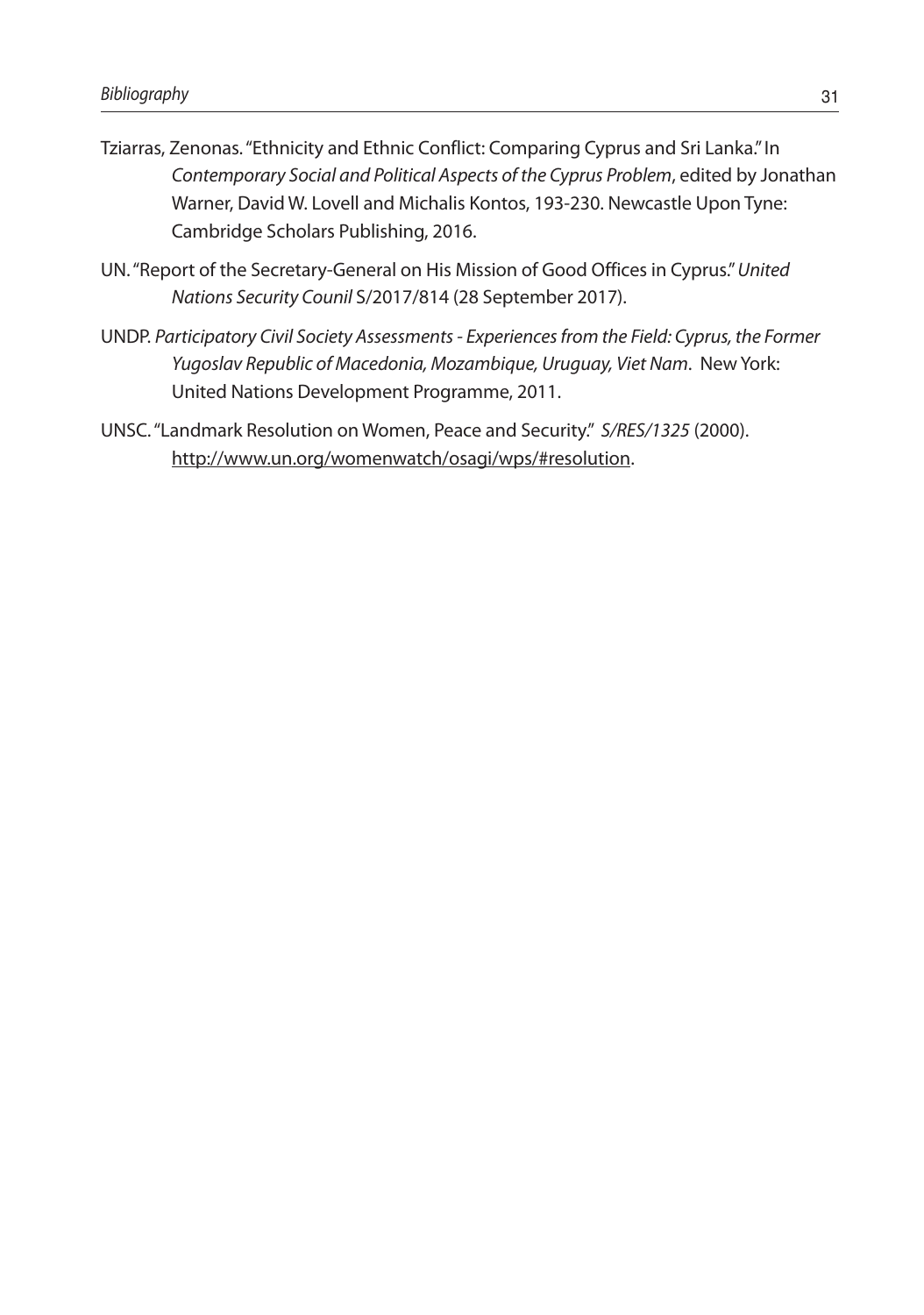The report can be ordered from: PRIO Cyprus Centre P.O.Box 25157, 1307 Nicosia, Cyprus Tel: +357 22 456555/4 cypruscentre@prio.org